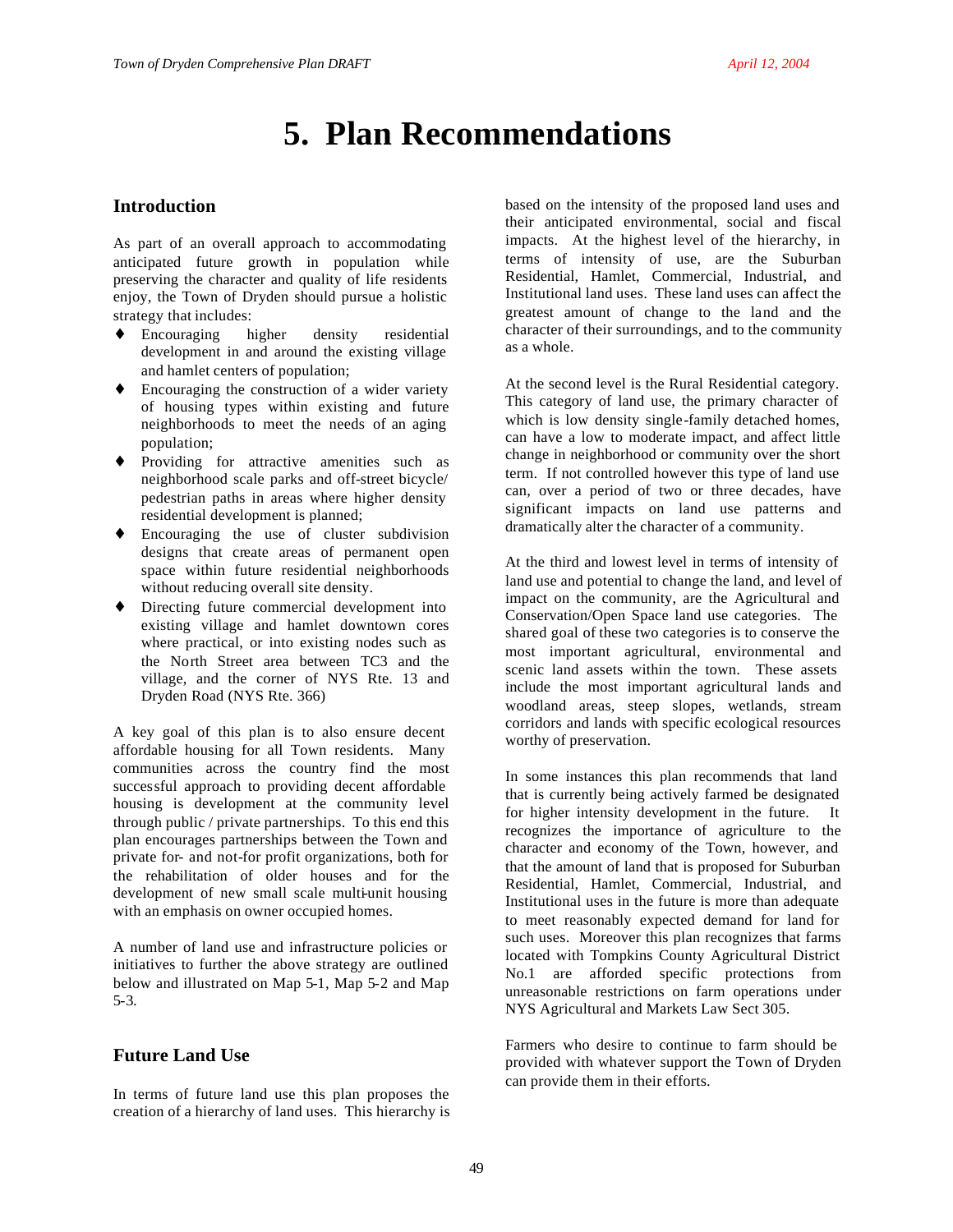As the Town proceeds with implementation of the land use components of this plan, through zoning and infrastructure improvements, it must ensure that these actions do not conflict with AML Sect.305 or undermine the viability of farm operations.

#### *Suburban Residential Development*

The Town of Dryden needs to take measures that will encourage denser residential development in and around the traditional centers of population in the town. The areas around the village of Dryden are particularly suited to accommodate much of the anticipated future residential development, with limited investment in municipal water and sewer infrastructure development.

This plan envisions residential development densities on the periphery of the town's villages and hamlets that would average four dwellings per acre. These areas, shown as Suburban Residential on Map 5-1, Future Land Use Plan, are where the majority of the estimated 1,800 new dwellings that may be needed to accommodate future population growth should be built.

Projected residential development within the proposed Suburban Residential areas will be a mix of housing types. Most new homes will likely be single-family or two-family homes (a principal residence with accessory apartment) on lots that would range in size between 10,000 and 30,000 square feet. Multi-family housing however will also be part of the fabric of these new neighborhoods. Envisioned densities for multi-family housing would between 10 and 15 dwellings per acre, which are

Map 5-1 Future Land Use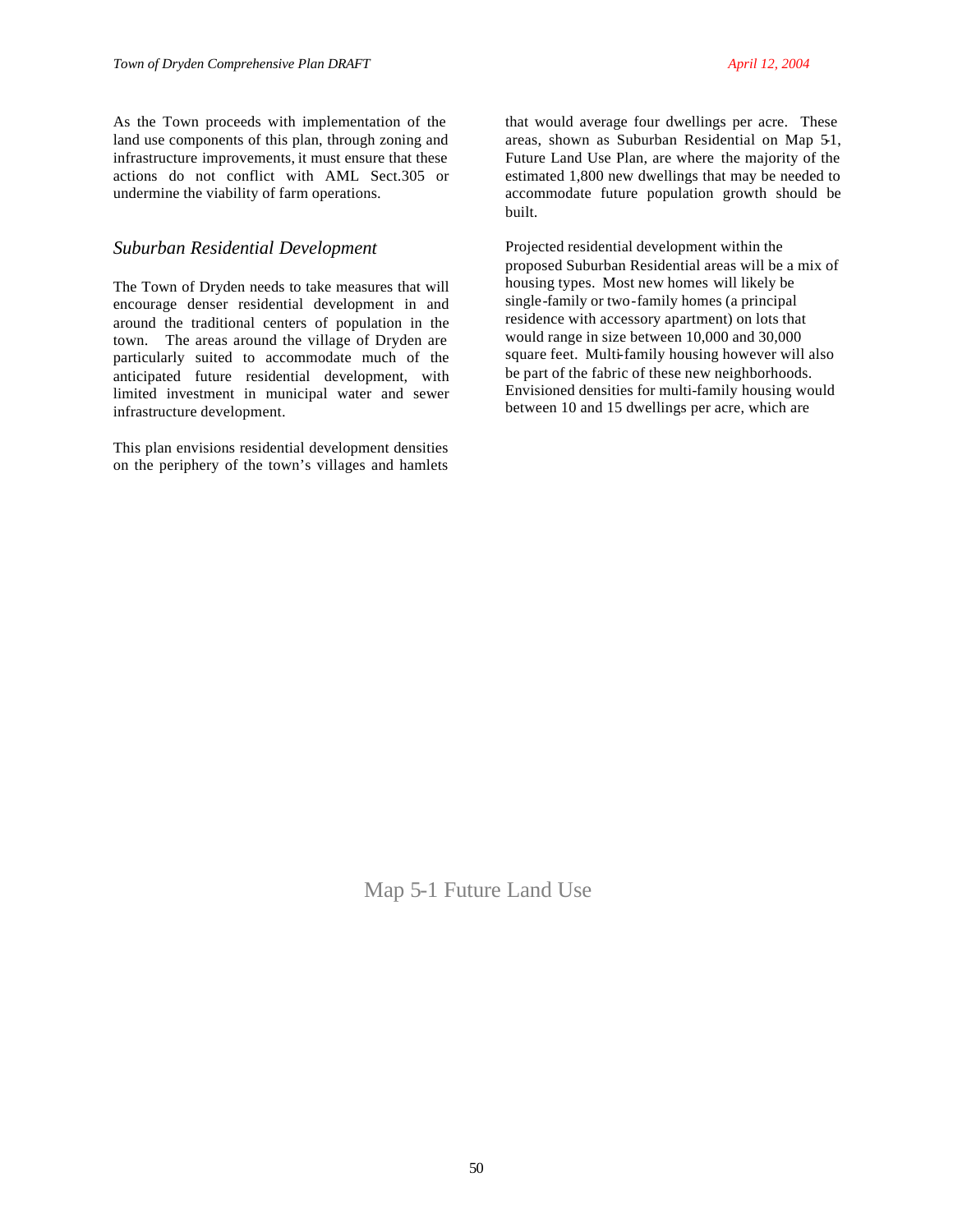typical of garden apartment multi-family development.

The Suburban Residential areas shown on Map 5-1 are not proposed zoning districts and should not be viewed as such. In reality the proposed Suburban Residential areas of the town are expected to encompass a number of different types of residential zoning districts. These new zoning districts will govern the types and densities of development allowed. For example there may be a district that allows single-family homes on lots as small as 10,000 square feet; one that requires a minimum of 20,000 square feet per lot; and one that may require lots one acre in size or larger, probably at the periphery of the Suburban Residential area.

As is the case in many municipalities, multiple residence development in the future could be accommodated in Dryden through a discrete zoning district. Such a district would set a maximum density in terms of the number of dwellings per acre allowed, maximum height of structures and minimum parking requirements. In addition such a district should also include specific requirements for building setbacks and buffer areas, maximum lot coverage by impervious surfaces and standards for the amount and quality of open space available for use by residents.

The use of cluster subdivision design can enhance the quality of development in these new areas in a number of ways. This form of residential subdivision platting allows land to be developed at the density allowed under zoning regulations in place. However it gives the developer flexibility in the design of the owner-occupied housing. Reduced lot sizes, condominiums and townhome designs can be utilized separately or integrated together as part of an overall development concept. Cluster subdivision does not increase the amount of development on a tract of land, but rather condenses it, using less land for the same number of dwellings and maximizing the amount of useable open space.

# *What is a "Cluster Subdivision?"*

*The term "cluster subdivision" simply refers to a way by which a new residential subdivision can be designed. Cluster subdivision design is allowed Under Section 278 of New York State Town.*

*If authorized by the Town Board through a Local Law a planning board may modify the minimum lot area, width, depth, setback and other dimensional requirements of the zoning ordinance in order to provide for an alternative method for configuring building lots, dwellings, roads, utility lines and other infrastructure in order to preserve the natural and scenic qualities of open land. Townhomes and other types of attached single -family dwellings are typical examples of cluster subdivision development, however today an increasing number of cluster subdivision designs feature the traditional singlefamily detached home, albeit on a smaller lot.*

*The purpose of cluster subdivision design is NOT to increase site density, but to preserve open space and reduce the amount of road, water, sewerage and other public infrastructure needed to be built and maintained to serve residential development. It also allows for the development of a wider variety of housing, styles.*

*The use of cluster subdivision design can result in the permanent setting aside and preservation of 30% or more of any given tract of land as permanent open space. This permanent open space can encompass a significant environmental feature on the site, or be an amenity for residents of the new development.*

*Figures 5-1 and 5-2 illustrate how a cluster subdivision concept could be applied in the Town of Dryden to better protect the Etna Swamp and its environs. Primarily because of its environmental sensitivity the area is projected in the Future Land Use Plan Map to be developed at a Rural Residential density (1 dwelling per 2 acres) with some land in a designated Conservation/Open Space area (1 dwelling per 7 acres). With the availability of public water and sewer service, however, a prospective developer could design a subdivision that consists of singlefamily homes on one-acre lots. As a result the Etna Swamp, much of the woodland and other open space assets can be permanently protected, without sacrificing the density allowed under zoning.*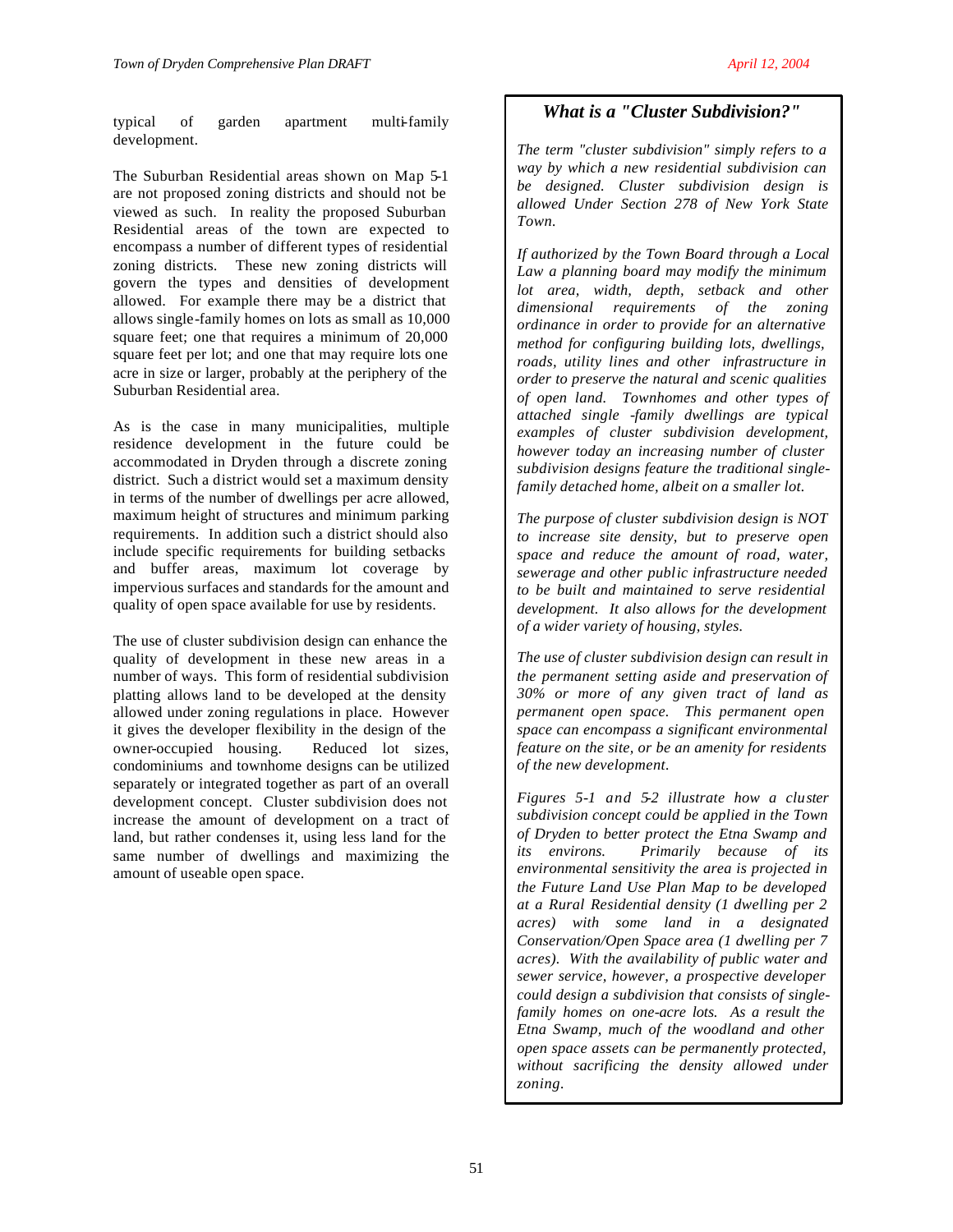*Figure 5-1. A conventional subdivision plat under proposed Rural Residential and Conservation/Open Space densities in the Etna Swamp area east of Kirk Road and north of NYS Rte. 13.*

*Figure 5-2. A subdivision plat utilizing cluster subdivision design principles and proposed Rural Residential and Conservation/Open Space densities in the Etna Swamp area east of Kirk Road and north of NYS Rte. 13. The reduction in lots sizes down to a nominal size of one acre results in considerable open space being saved, and a considerable reduction in infrastructure costs.*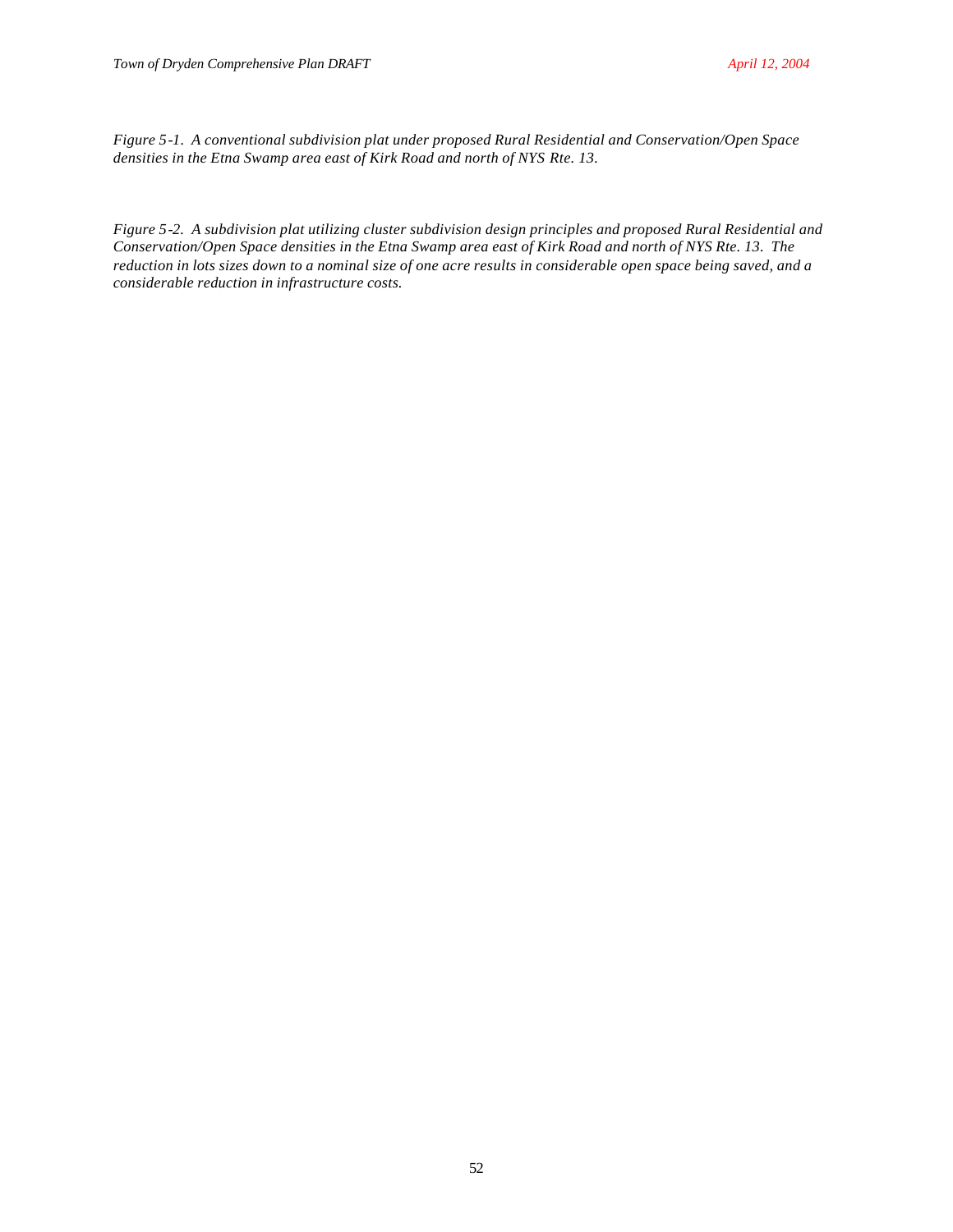# **Some Guidelines for Multi-Family Development**

*A critical component of the housing stock of any community is multi-family rental housing. If not properly controlled, however, this type of housing can adversely impact a community, as well as the quality of life of the residents of the development itself. This can be especially true in communities where college students comprise a substantial portion of the housing market.*

*Specific design standards are an effective means of ensuring that multi-family housing provides quality, affordable living for residents without negatively affecting the character of the surrounding community.* 

*Examples of design standards used in other communities include:*

- *1. A cap on the density allowed, usually measured in terms of dwellings per acre or dwellings per square feet( examples);*
- *2. A cap on the maximum amount of land occupied by buildings, parking lots and other paved surfaces to ensure adequate provision of open space;*
- *3. A cap on the size and height of structures allowed to ensure any multi-family development fits the scale of the community. This can be accomplished by limiting the number of dwellings per building , and number of stories allowed;*
- *4. Minimum yard setbacks that ensure adequate buffering for adjacent lower density residential areas. Buildings and parking would be prohibited within any required yard;*
- 5. *Minimum setbacks between buildings on the site to ensure adequate provision for light, air, access, and privacy in the arrangement of the buildings to each other;*
- *6. Minimum requirements for the set aside of land for outdoor recreational uses by residents (10% of the site or 1,000 square feet per dwelling unit is commonly used);*
- *7. Minimum requirements for landscape plantings within and on the periphery of the site, including numbers and sizes of trees and shrubs.*

*Standards such as the above can still allow for both substantial density on a site and tremendous flexibility in design, while still protecting existing community character. A hypothetical zoning ordinance that allows within a multi-family development buildings no larger than two-stories and housing 8 three-bedroom dwelling units, one parking space for every 1.5 bedrooms and a maximum limit on site coverage of 50 percent can easily accommodate a density of 12 to 13 units per acre.*

Integral to these new Suburban Residential neighborhoods would be a network of off-street bicycle/ pedestrian paths that will connect different sub-neighborhood areas together, provide access to one or more small neighborhood parks, and access to transit stops. This network could also provide access to downtown Dryden through links with the street and walkway network of the village.

In addition to proposing new Suburban Residential development around Dryden village, this plan proposes similar development in an area northwest of Freeville and west of Etna hamlet.

The area northwest of Freeville is proposed as a means of increasing population in the vicinity of the village, to enhance the market base and economic viability of its small commercial center. The specific

area was selected because 1) it avoids the prime agricultural lands northeast of the village, and the wetland complexes to the north and south; 2) the commuter traffic to and from Ithaca that the new residential area is expected to generate will not have to drive through the village and exacerbate existing traffic problems; and 3) the location uphill of the village affords the opportunity to utilize the existing village sewer system.

The area west and north of Etna was selected for similar reasons. The new residents could provide a larger market base for retail business development in the hamlet. The majority of commuters generated by the new residential areas would not be passing through the hamlet. Finally, encouraging development west of the hamlet could provide the critical mass needed to make the cost of extending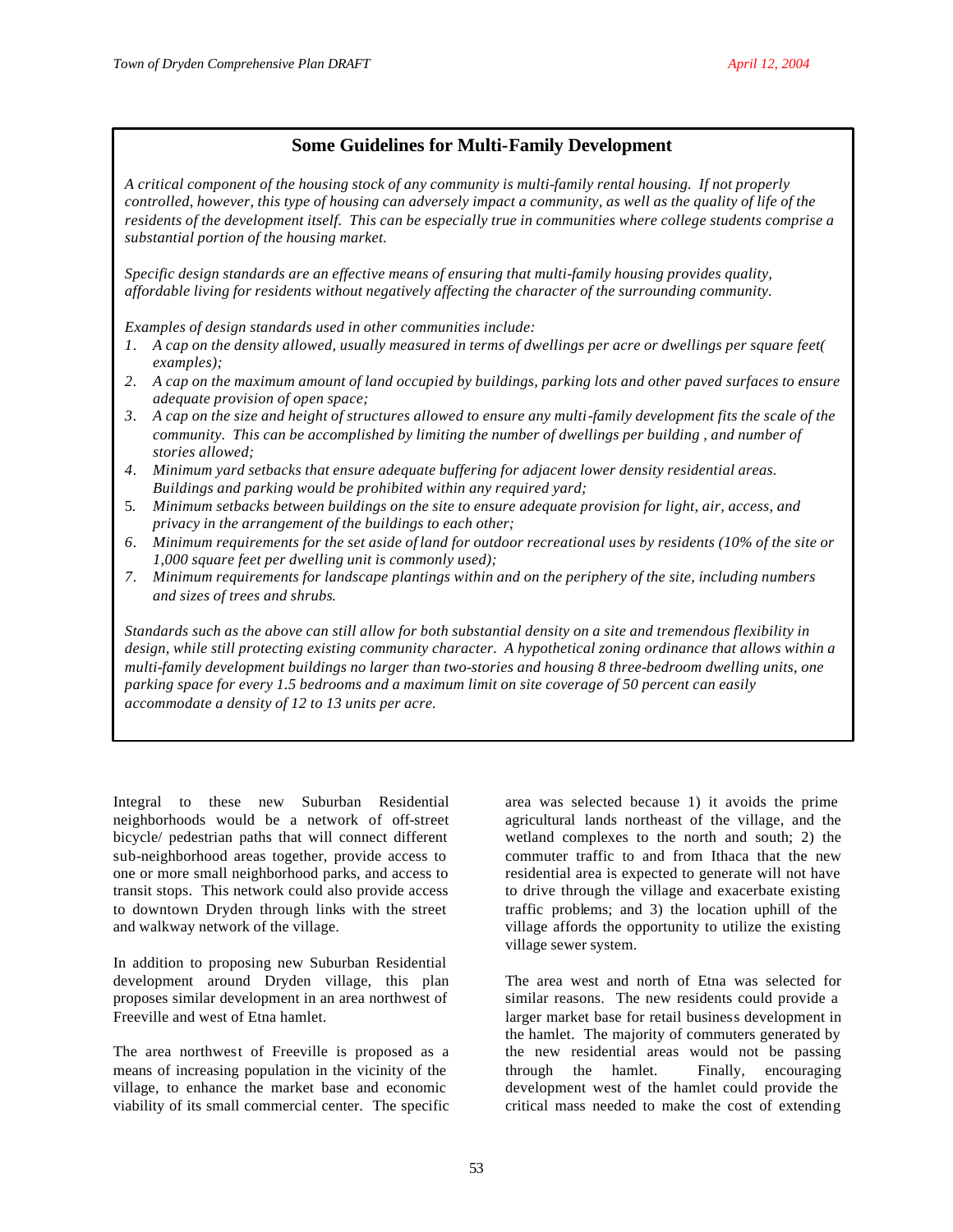municipal water and sewerage service to the hamlet financially feasible.

A critical element in the above vision is the provision of municipal water and sewerage service. This is discussed below in the Public and Semi-Public Infrastructure section.

Altogether approximately 2,650 acres of undeveloped land within the town are designated as Suburban Residential on Map 5-1. These areas represent only about 4.4% of the town's total area, but at an average development density of 4 dwellings per acre, they are adequate to accommodate over 10,000 new dwelling units – about 5.5 times more than the total number of dwellings that may be needed in the coming decades. This allocation of land well in excess of what may actually be needed is to provide both flexibility in the location of future new residential development, and to ensure that the amount of land made available for this type of development is enough to preclude artificial inflation in land prices.

# *Hamlet Areas*

The hamlets of Etna, Varna. McLean (Dryden portion), and Dryden (north of the Village of Dryden) require an approach to land use and development that differs substantially from the rest of the town.

The goals of development in hamlets should be:

1. Encourage new development that would increase the attractiveness of the area by offering a diversity of development options, including townhouses, duplexes, small multiunit complexes, and mixed residential-commercial.

2. Encourage home ownership.

3. Regulate hamlet transformations so that the character of the community is maintained or shifts slowly, not in dramatic steps.

Typically hamlets are more densely developed, with residential land uses mixed with or in close proximity to small scale commercial development. Lots tend to be smaller and population denser than in the rest of the town. However, it is important to maintain a healthy balance between home owners and renters. This balance encourages long-term residents who are invested in the community. Hamlets are attractive areas to live in because they can offer many of the amenities of village living.

To create a more attractive environment for new commercial and residential development within its hamlets the town of Dryden needs to create new land use regulations. These regulations should offer a mixture of opportunities, some that allow more dense development, on smaller lots and without the large yard setback areas typically found in suburban areas, and some that maintain the current average of onehalf acre lot sizes. Another feature of hamlet development is the use of two story structures that house commercial, office and residential use under one roof. With more compact development, amenities such as sidewalks are also possible.

The residential development density proposed for the hamlet areas is a maximum of 4 dwellings per acre. As with the Suburban Residential areas of the future, the Hamlet areas would be comprised of several types of residential zoning districts with varying maximum allowed densities. Multiple residence zoning districts could be appropriate within the Hamlet areas. Mixed-use zoning that would allow, for example, apartment-style residences above ground floor commercial space would also be an appropriate land use tool. To maintain the balance between home ownership and rental housing and to prevent rapid change in the hamlet character, multiunit developments should be limited to a maximum of 20 units.

Higher density single-family owner-occupied residential development, such as a collection of town houses, can be encouraged through the creation of small zoning districts, comprised of 1 to 3 acres each, that allow detached and attached dwellings on a few small lots scattered through the hamlet. These districts should be widely spaced through the hamlet at a minimum distance between them to minimize their visual impact on hamlet character.

Multi-family developments with a maximum density of 8 units per acre could be constructed in new multiple residence zoning districts. The size of these districts should be limited to preclude the construction of large-scale apartment complexes that could adversely impact the character of the community. Instead the Town should limit the size of such districts to between 2 and 2.5 acres in area so that a maximum of no more than 20 units could be built in any one complex.

Village- or hamlet-residential zoning districts have been developed elsewhere in Upstate New York to accommodate such development. These zoning districts encourage more compact development by reducing lot size requirements as well as setback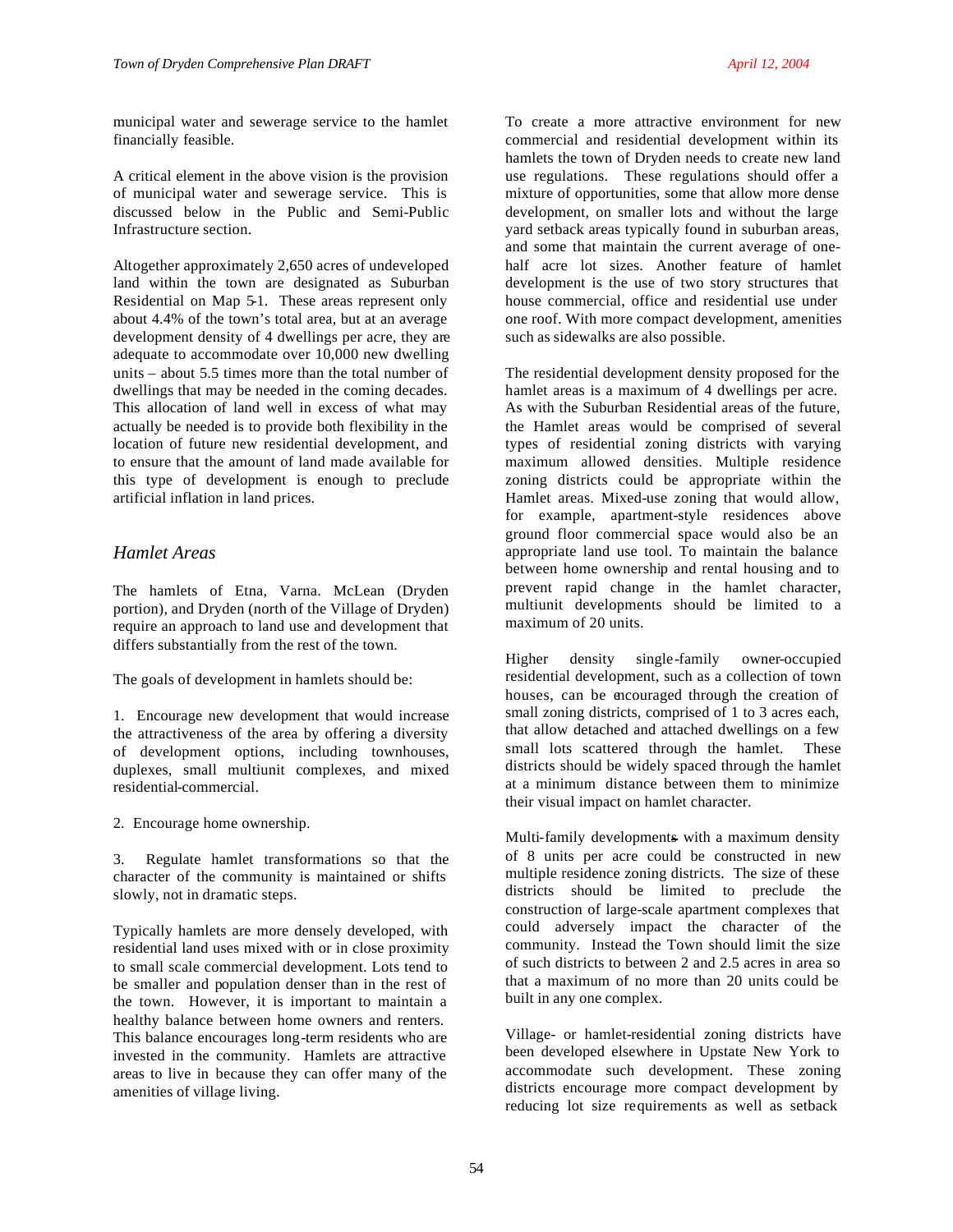requirements. Side yard requirements are reduced to 5-10 feet or less and lot coverage limits raised. These special districts should be established in a manner that keeps them from dominating a hamlet, but maintains a mixture of development opportunities.

Crafting land use regulations and guidelines that would allow the hamlets in the town to evolve into attractive, vibrant communities will require considerable care. Clear guidelines for mixed use development that might combine residential with retail commercial uses are necessary to ensure that future development results in quality affordable housing, adequate parking, and a design and character that is compatible with the existing community character. They must continue to encourage home ownership.

For most parcels in the hamlet the density should be maintained at its current level. To control the development process, the town should require that a developer seeking a higher density on a given parcel request a zoning change, placing the responsibility on the developer to prove why their proposal fits with the plan's vision for hamlet growth. This procedure for the approval of new development is much more likely to give the town the power to create the type of heterogeneous set of densities sought for the hamlets.

These special districts within the hamlet could be designated for higher density opportunities with the following standards:

1. Setback and design standards for the street-facing facades of buildings. Maximum front yard setbacks are a tool commonly used in many communities, primarily to encourage return to the historic pattern of downtown commercial buildings being built at the edge of the public right-of-way;

2. No side yard setback requirements for attached structures, and minimal setback requirements for detached structures;

3. Limiting parking in front of buildings to that provided for on the street. Off-street parking must be located to the side or the rear of the property;

4. Increased lot coverage limits to 80 percent or more;

5. Strict definition of the types of retail or service establishments that would be allowed within the mixed-use area. Automobile-oriented businesses such as gas stations, convenience stores and fast food restaurants should be excluded as permitted uses.

In communities where municipal water and sewer services are available lot sizes in the range of 11,000 square feet are used to encourage compact residential development in areas surrounding the core of a hamlet or village.

Specific standards for such development are critical, and should include:

1. Limiting uses to single- and two-family homes;

2. Street design standards that ensure on-street parking lanes, curbs and underground stormwater drains, and sidewalks;

3. Standards for landscape plantings within the public right-of-way, including spacing, types and sizes of trees and shrubs;

4. Provisions for garages, including prohibitions of free-standing garages in front yard areas, standards for alleys that could provide access to garages in the rear yard areas of lots, and for additional setbacks and shared driveways where alleys are not practical;

5. Maximum overall site densities, building height and bulk limits and maximum site coverage limits.

6. Development done in a manner that architecturally fits with the current styles of the town.

7. A mixture of appropriate commercial and residential uses in the hamlets controlled through initiating maximum set-backs and preventing drivethrough businesses.

Municipal water and sewerage services give greater flexibility in designing a hamlet environment. These are available in Varna, but not in Etna. Etna however is close enough to the existing water and sewer lines that serve the area around the NYS Rte. 13/NYS Rte. 366 intersection, that extension of service is possible. As with all areas designated in this plan to be logical locations for future implementation of water and sewer line, this plan does not advocate construction of new lines in advance of development. Such extension of service should be considered after a density has built up in the area to warrant supporting it. Once such service has been added, it can provide the catalyst for redevelopment of that hamlet and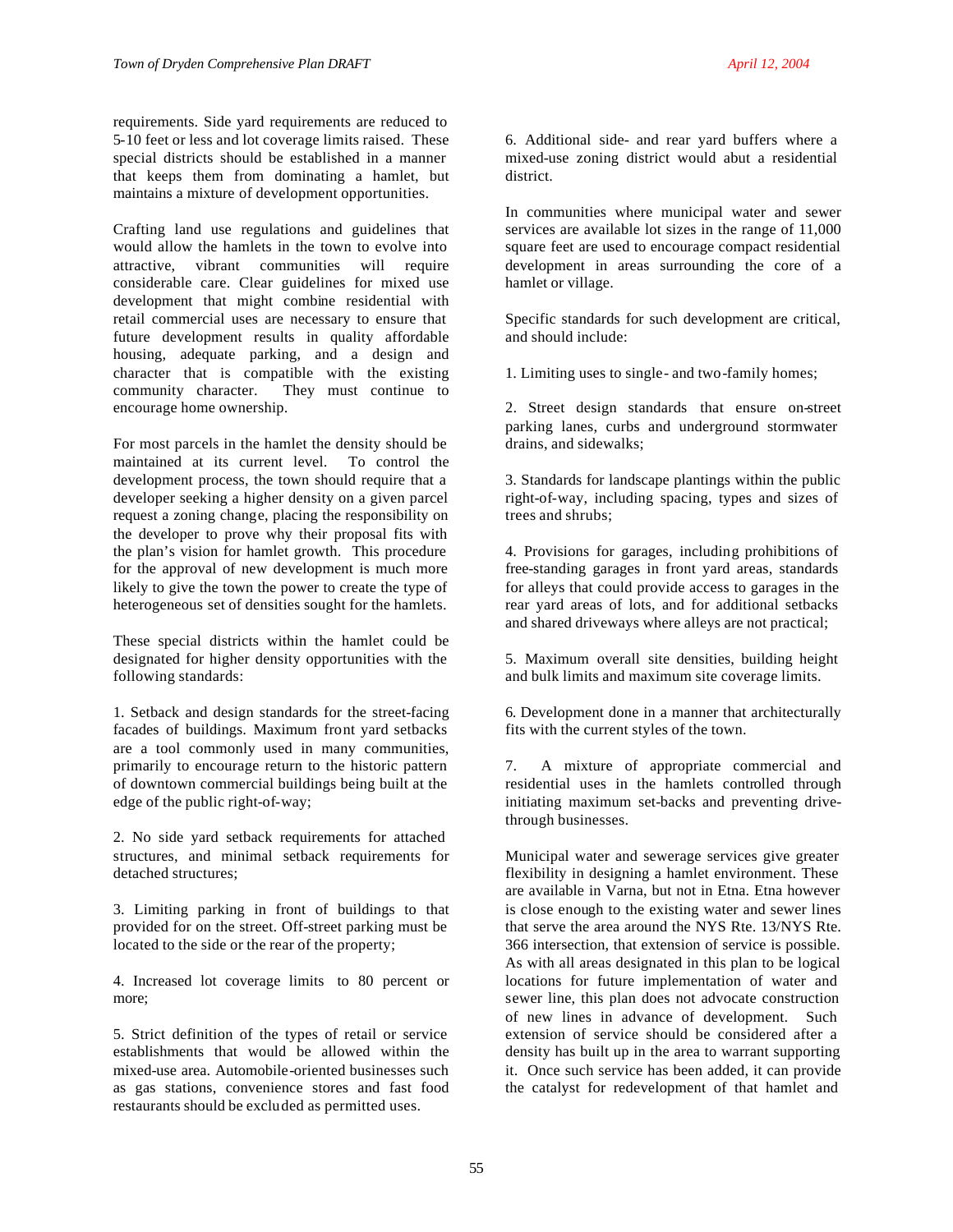provide the infrastructure to support the envisioned Suburban Residential area to the hamlet's west.

In addition to the recommended changes in land use policies within the hamlet areas, there needs to be an investment in the physical infrastructure of the hamlet areas, particularly in Varna.

NYS Rte. 366 in Varna, with its wide travel lanes and road shoulders and attendant 40-MPH speed limit, is designed solely to function as a highway that allows traffic to move quickly and effortlessly through the hamlet. The width of the highway and attendant 40 MPH speed limit, while successful in moving traffic, have had a significant adverse impact on the quality of life of Varna residents, and the character of the community.

The roadway should be reconfigured wherein its original primary function of quick and efficient movement of traffic be subordinated to it functioning as a village "Main Street." Toward this goal the Town should work with the New York State Department of Transportation to redesign and secure funding to rebuild the roadway to:

1. Eliminate the existing highway shoulders and replace them with curbing, tree lawns and sidewalks within the highway right of way.;

2. Provide for on-street parallel parking opportunities on at least one side of the on-street;

3. Create a safe intersection at Freese Road and Mt. Pleasant Road;

4. Reduce the speed limit through the hamlet to 30 MPH.

Reconfiguration of NYS Rte. 366 from a road designed as a highway to one designed as a main street would significantly enhance the livability of Varna. This in turn would make the hamlet more attractive to investment in new family-oriented residential and neighborhood scale commercial development. Figure 5-3 illustrates how the highwayto-main-street and proposed hamlet zoning concepts could be applied in the vicinity of the Freese Road/Mt. Pleasant Road intersection.<sup>\*</sup>

l

It is important to the maintenance of the hamlet of Etna that the area south of the hamlet and north of Rt. 366 be kept as a green-space corridor of low-density conservation land use, with some rural residential land use surrounding the intersection where Rt. 366 leaves Rt. 13 to move north. A green-space corridor of low-density conservation land should be maintained to the west of this area along Rt. 13 as an important visual break for travelers on Rt. 13, separating the built-up areas surrounding Ithaca from the rural residential community of Dryden.

## *Rural Residential Development*

Beyond the periphery of villages and hamlets, lower residential development densities would be allowed in areas designated as Rural Residential. The intent of these Rural Residential areas is to allow residents that desire to do so the option of living in a rural environment. In these areas residential single- and two-family homes would predominate, at an overall development density of 1 dwelling every two acres.

The provision of municipal water or sewerage service is not proposed for such areas, nor is public transit service, unless a transit route happens to pass through the area. Although the lack of municipal water and sewerage may preclude denser development within the Rural Residential areas, the use of cluster subdivision where feasible should be encouraged. These cluster subdivisions may not accommodate attached housing, but they could feature single-family homes on smaller lots, where soil and water supply conditions warrant. *As Figure 5-1 illustrates*, even at the envisioned lower development density cluster subdivision can be an effective tool in protecting open space resources in such areas.

Approximately 2,270 acres of land are classed as Rural Residential on Map 5-1. At the overall target density of one dwelling every two acres about 1,135 new dwellings could be accommodated in these areas. Since 1985 residential dwelling construction in rural area of the town has averaged about 290 dwellings per decade. This growth is well above a desirable rate of growth in rural areas, Even should it continue, however, there is adequate capacity within the proposed Rural Residential areas for about twice this number of new dwellings. This capacity when combined with the development potential within the proposed Agricultural and Conservation/Open Space areas, is expected to adequately accommodate demand for rural homes in the coming decades.

56

<sup>\*\*</sup> Figure 3 is for illustrative purposes only and does not represent any proposal or proposals for developing or redeveloping the properties shown, nor any endorsement by the Town of Dryden of any specific designs for development or re-development.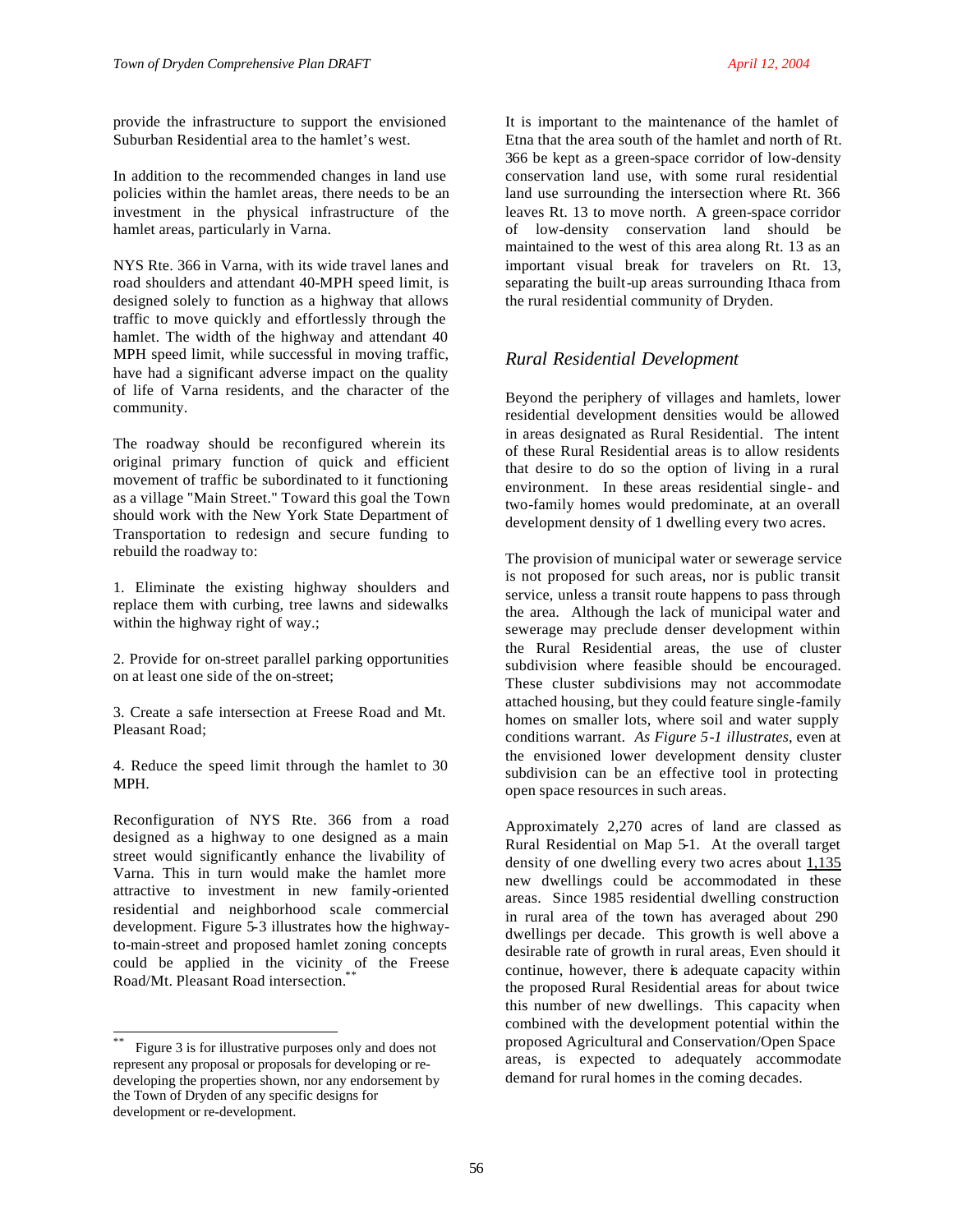## *Commercial Development*

Reflecting the desire of residents that large-scale commercial development be limited to existing centers of population in the town and elsewhere in Tompkins and Cortland County, the Future Land Use Plan envisions only a small increase in the amount of land dedicated to commercial retail and service enterprises<sup>1</sup>. The type of commercial development that this plan envisions would be a continuation of the pattern that exists in the town today, specifically small neighborhood-oriented businesses providing goods and services to a primarily local market.

Outside the hamlets and villages, such land uses are proposed to be limited to existing pockets of commercial development located primarily along NYS Rte.13 and NYS 366.

Some opportunity for expansion of commercial development – approximately 55 acres – is provided for in the plan. This opportunity for future commercial development is located in and around the existing commercial areas along North Street, and around the intersection of NYS Rte. 13 and NYS Rte. 366. Available land in these areas, combined with land available in the hamlets and village business districts, is expected to be adequate for the amount and type of commercial development necessary to serve town residents in the coming decades.

## *Industrial/Office/Research*

Although it occupies a small proportion of the town's land area, industry continues to be an important economic sector. Currently there are approximately 275 acres of land dedicated to industrial uses in the town and another 412 acres dedicated to utilities. These utilities include the electrical distribution system of New York State Electric and Gas Corporation, and the gas pipeline compressor station in Ellis Hollow.

This plan proposes that approximately 235 acres of undeveloped land be allocated for future development for industrial, office and research and development type enterprises. The types of industry

envisioned in this plan would be light industrial and warehousing enterprises. These manufacturing establishments would be characterized by manufacturing processes that include fabrication, assembly, treatment, packaging and distribution of finished products or parts, predominantly from previously processed or prepared materials. The processing of raw materials is generally absent in light industry, and energy demands are generally limited to electricity.

In addition to light industry, the areas proposed for future industrial development could also accommodate the development of office buildings that could house corporate administrative operations and service enterprises. Research and development enterprises such as computer software and equipment design businesses are another type of use in these areas.

This land is located within and adjacent to the existing industrial areas in the vicinity of the NYS Rte.13/Hanshaw Road intersection; the area south of Etna between NYS Rte. 366 and Kirk Road, and north of Dryden village off NYS Rte. 38. The largest expansion of industrial land is proposed for the area north of Hanshaw Road and southeast of the Ithaca-Tompkins Regional Airport. Because it is below the flight approach to the airport runway this area is not ideal for residential development. It is also located away from major concentrations of residential development, and easily accessible to municipal water and sewerage service, as well as NYS Rte. 13.

Although municipal water and sewerage service is not available to the area south of Etna, extension of service to Etna would make it possible to also serve this area.

## *Institutional*

In terms of land use planning, little change in the amount of land used for institutional uses, or any changes in existing zoning or land use policies related to institutional uses is envisioned in this plan. The amount of land dedicated to such uses increased substantially in the 1960s and 1970s with construction of the Dryden Central School and TC3 campuses north of Dryden village.

The proportion of town population comprised of school age children (ages 5 to 19) in 2000 was approximately 22 percent according to the 2000 Decennial Census. This represents a decrease from

<sup>&</sup>lt;sup>1</sup> The Future Land Use Plan map is a generalized map and not intended to illustrate proposed land use at the level of individual parcels of land. It thus does not show many of the existing stand alone businesses in the town, which are expected to continue under this plan.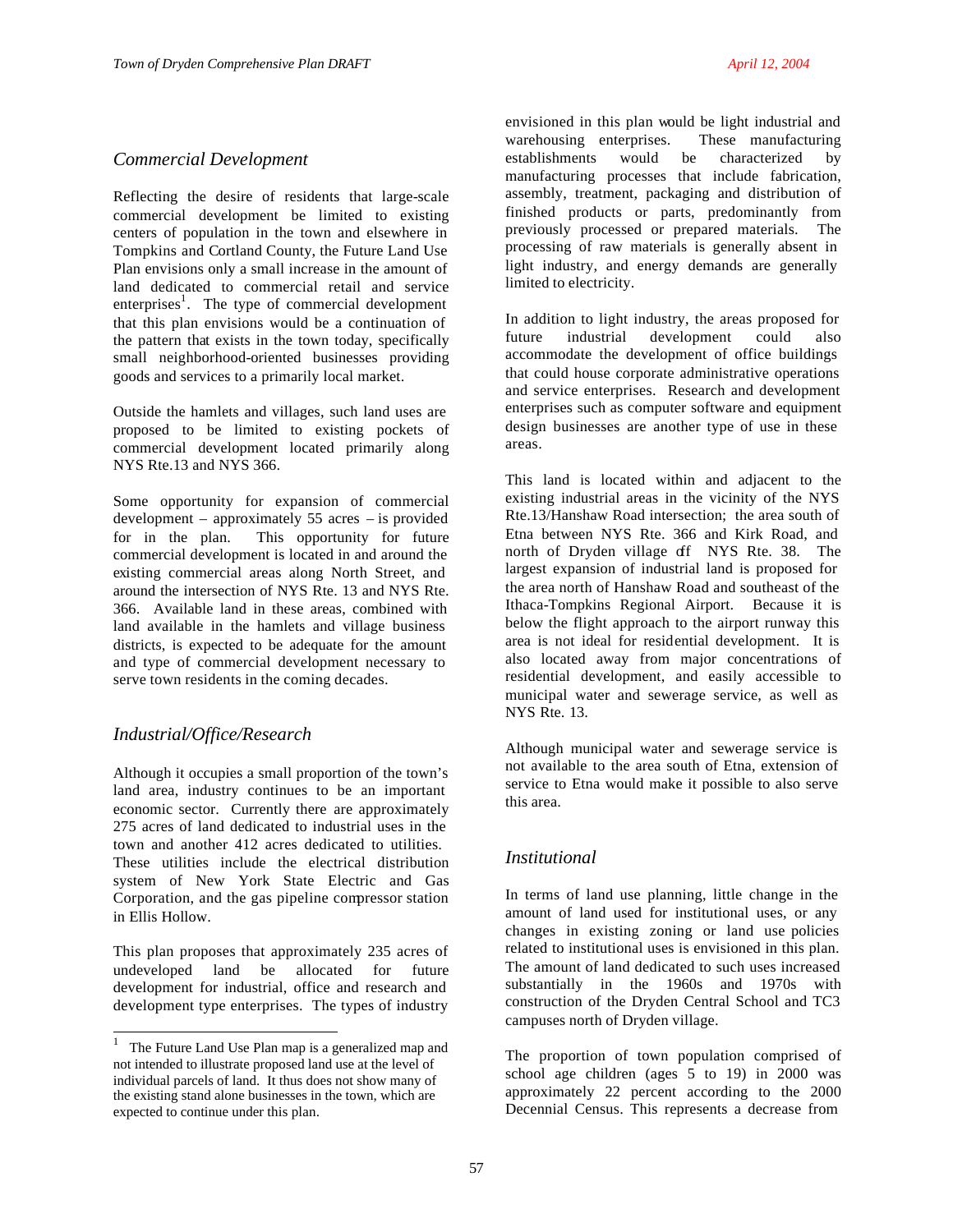30 percent in 1960, a decrease that can be accounted for by the overall decline in family size in the United States in the last four decades. If the town experiences the maximum envisioned population growth of just over 3,000 residents in the next two decades, and the proportion of school age students remains the same over the next two decades as it was in 2000, there could be an increase in school age children of about 675 students. This potential increase in student population may require expansion of Dryden Central School District or Ithaca City School District facilities at some point in the future, however given the locations of existing facilities and the amount of land owned by Dryden Central School District in particular, any such expansion is not expected to have any significant land use implications.

# *Highway Corridor Overlay*

The Rte. 13 corridor between Irish Settlement Road and Etna Lane poses a particular planning challenge. High traffic volumes adversely impact the utility of land adjacent to the highway for residential development. Also as the corridor experiences further development in the future, there is the potential for substantial increases the level of congestion on Rte. 13 unless steps are taken now to control that potential.

The conflicts that have occurred where commercial and industrial development has occurred in close proximity to residences are an ongoing land use issue within the corridor. In several instances long-time residents of the area have been adversely impacted by new non-residential development adjacent to their properties. These newer industrial or commercial enterprises are seen as exacerbating the impact of the heavy traffic on the road.

The Town of Dryden should establish a Highway Corridor Overlay area in the areas recommended for Rural Residential along Rte. 13 between Iris h Settlement Road and Etna Lane. Overlay districts are commonly utilized in zoning ordinances to supplement the provisions of a zoning district. They are commonly applied in cases where particular circumstance warrant an added measure of control over development, such as historic districts, highway corridors or environmentally sensitive areas. They can also be utilized to expand upon the allowed uses within designated areas of one or more zoning districts.

This proposed overlay area would extend to a depth of 500 feet from the highway. It would allow a mix of small-scale retail, service enterprises, office buildings that could house corporate administrative operations and research and development enterprises such as computer software and equipment design businesses as well as residential development. Churches and other institutional land uses would be appropriate uses of frontage lands along Rte. 13 within the proposed Highway Overlay District.

The objectives of this proposed Highway Corridor Overlay area are to:

- 1) Allow for mixed use development within the corridor that can both exploit the opportunities for economic development and encourage the development of decent affordable housing;
- 2) Ensure that highway access standards are in place that would adequately control future development in the corridor in a manner that reduces potential traffic congestion;
- 3) Ensure that standards for the envisioned residential development and retail, office, research and development businesses are in place that would mitigate potential adverse impacts of such development and reduce potential land use conflicts.

Examples of standards that could be included in an adopted Highway Corridor Overlay would be standards that control access to and from Rte. 13. In some communities, access to major highways such as Rte. 13 is limited to one curb cut or driveway entrance per parcel. This standard works well especially where large tracts of undeveloped land front on the highway, because it discourages the subdivision of small frontage lots along the highway and a proliferation of new driveways. In lieu of multiple frontage lots and driveways along the highway, future development would be directed to a new road off the main highway.

Two other approaches that can be utilized by communities are 1) the establishment of minimum distances between curb cuts and 2) requiring that adjacent properties share a common driveway or curb cut. These approaches spread out and control the number of curb cuts or driveways. They allow the community to reduce the potential number of conflict points between traffic entering or exiting the highway, and through traffic. In doing so the potential for highway congestion can be reduced,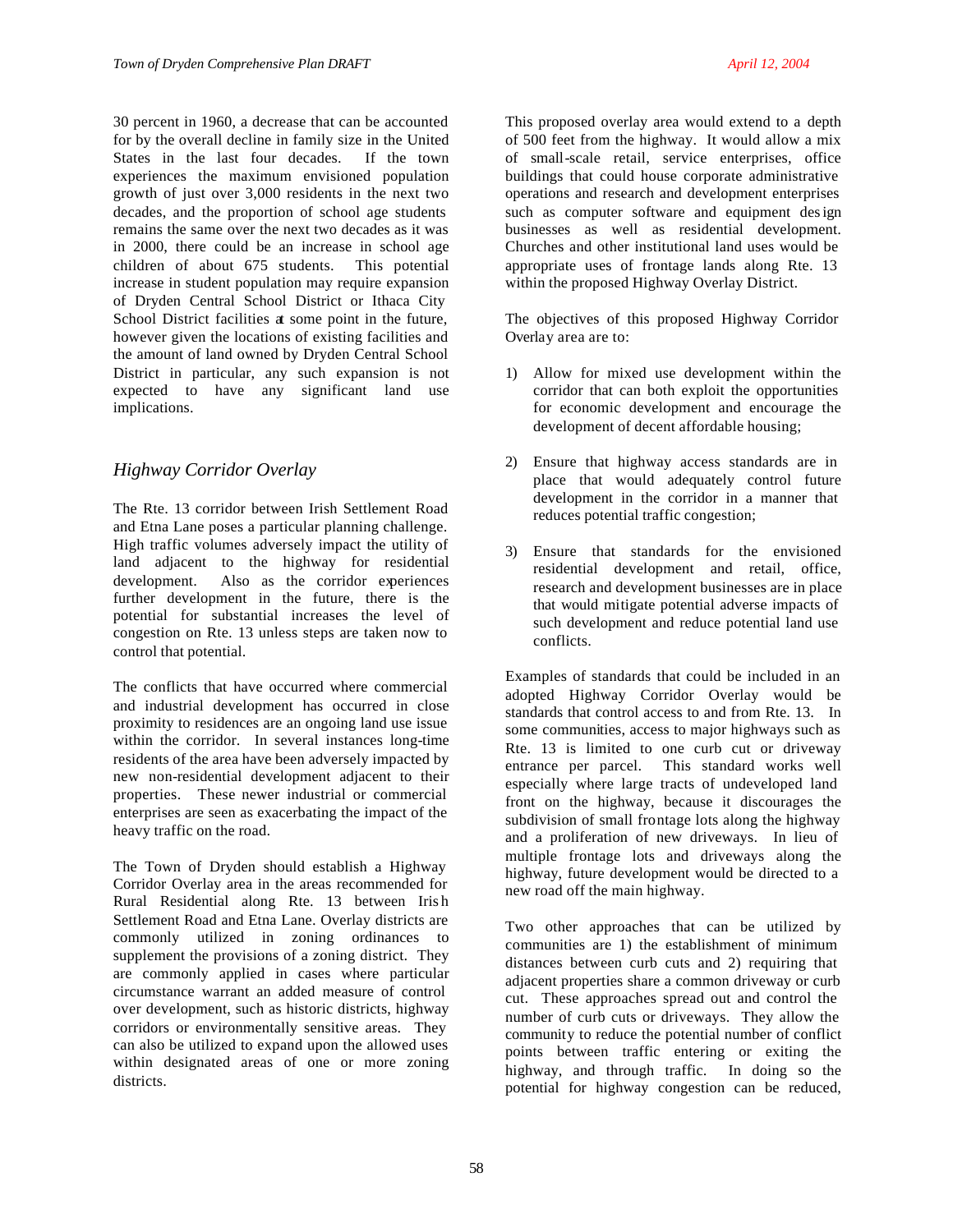Finally, where a tract of land has frontage on both Rte 13 and one of the several side roads that intersect it, the Town should encourage access off the side road. This would both eliminate added curb cuts along Rte 13 and take advantage of an existing intersection.

Although the envisioned resident and non-residential land uses such as retail, office, services and research and development businesses are not compatible, they can still occur adjacent to or in relative proximity to each other without adverse impact to the quality of life in future residential neighborhoods. This is easily accomplished by establishing ahead of time standards to guide residential and non-residential development.

Particular attention should be paid to the interface between future residential and future non-residential land uses within the overlay area. The most effective tools for reducing conflicts in these areas are distance and visual buffers. Additional setbacks for future residential lots (i.e. requiring 60-ft. rear yard setbacks instead of 30-ft. setbacks.), and additional buffer areas on future non-residential development sites where they abut future residential development, should be mandated. Also visual buffers such as earth berms and landscape plantings should be required where non-residential development abuts residential development. This combination of distance and visual screening would substantially reduce the potential adverse impacts such as noise, light pollution, odors and other aspects of retail, office, service and other non-residential land uses.

Controlling the scale of future office or research and development enterprise development within the proposed Highway Corridor Overlay area will be critical to maintaining the desired semi-rural character of the corridor. An effective approach to controlling development scale is to: 1) limit the number of stories to two stories or less and overall building height to 40 feet or  $\text{less}^2$ ; 2) limit the amount of site coverage by buildings, parking lots, driveways and other impervious surfaces to 40 or 50 percent;

l

and 3) require substantial front yard setbacks from the highway right of way.

Limiting lot coverage would ensure the reservation of enough open space on a development site to provide for adequate landscaping, setbacks between adjacent properties and buffer areas. Landscape plantings can also be more effectively utilized within these required open space areas to screen unsightly views into the site. Parking lots, driveways and other exterior impervious surfaces should be included in the lot coverage calculation. In general the amount of land taken up by parking facilities for office complexes is equal to approximately 1.5 times the gross floor area of the building(s). For instance, utilizing the aboverecommended definition of site coverage, a twostory, 10,000 square foot office building, parking (1 space/200 sq. ft. floor area) and attendant driveways would cover approximately 25,000 square feet of land.

With a 50 percent ceiling on site coverage, another 25,000 square feet of land (0.57 acre) would be dedicated to open space. With a 40 percent ceiling, some 37,500 square feet of land (0.86 acre) would be dedicated open space. This open space can be in the form of landscaped lawns, left in a natural state or a combination of both.

Highway noise can have major ramifications for residential development along busy corridors such as Rte. 13. Two most commonly identified sources of highway noise are tire noise and noise associated with large trucks accelerating or decelerating. The most effective remedies for highway noise are solid barriers between the source of the noise and distance. Solid barriers have become very common along major expressways in urbanized areas, however they are expensive and unattractive. In areas like the Town of Dryden, additional setbacks from the highway right of way can be a cost-effective approach. Generally, the level of sound decreases fifty percent for every two hundred feet of horizontal distance from the source.

Within the proposed Highway Corridor Overlay are the Town should enact larger setbacks from the highway right of way-for-residential development. Because the Highway Corridor Overlay area will allow a mix of land uses, setting a two-hundred foot buffer setback for residential development would not completely eliminate use of the frontage along the highway: those lands could be reserved for nonresidential development. The use of cluster subdivision design for residential development would

<sup>2</sup> The two-prong approach of limiting the number of stories above grade to two, and overall building height to 40 feet or less, would allow the design option of peaked or gabled roofs on commercial or office structures, but preclude more massive three and four story structures with flat roofs.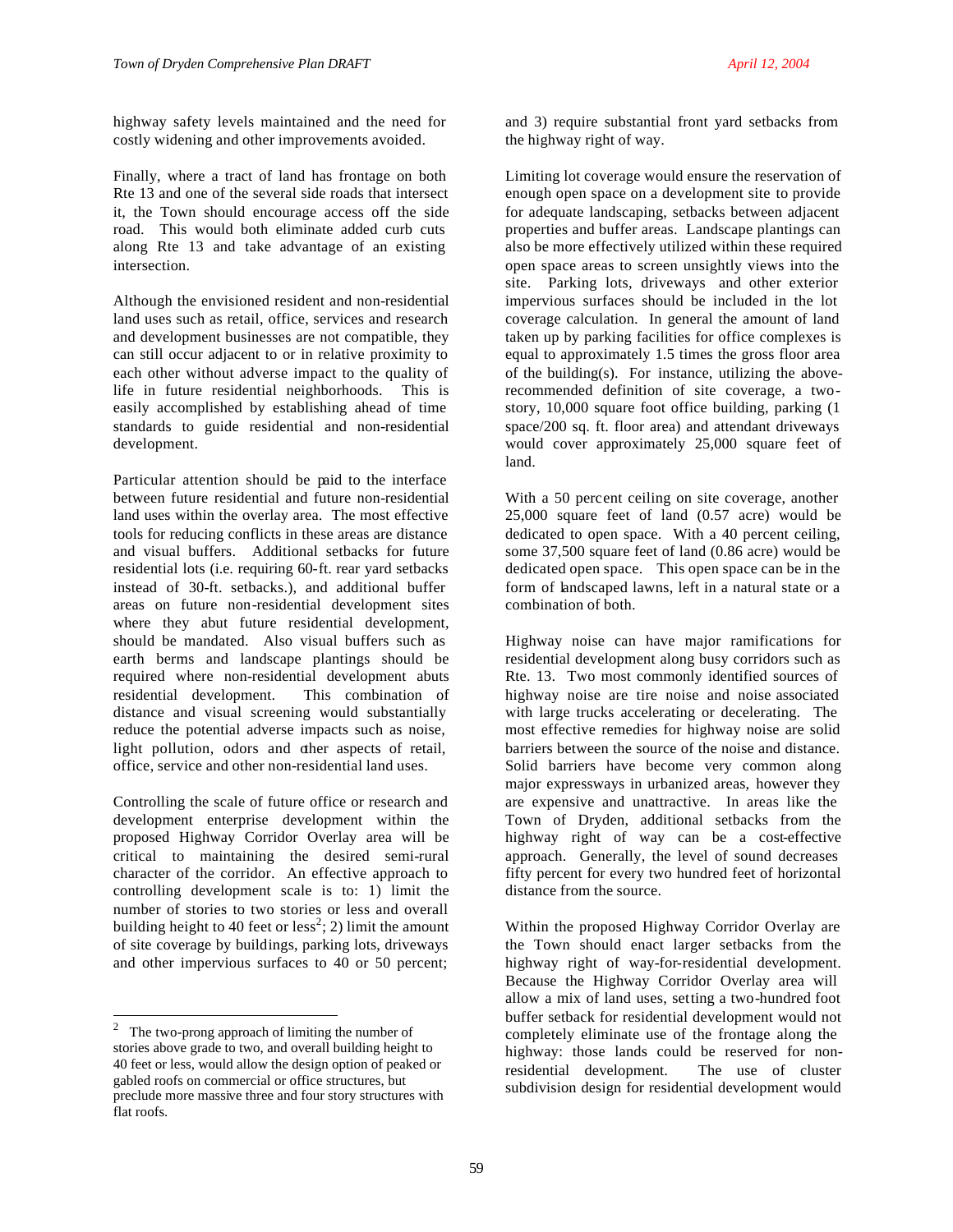be another effective means of creating an open space buffer between residential development and Rte. 13.

# *Agricultural*

This plan anticipates that agriculture can continue to be a major and valuable land use in the town. Even as this plan anticipates a need to accommodate up to 1,650 new dwelling units, it still envisions placing some 11,180 acres of the 13,470 acres of land currently being actively farmed in areas reserved primarily for agricultural use. Several hundred acres of actively farmed land in small, non-contiguous tracts also fall into the Rural Residential and Conservation/Open Space categories, where limitations on development afford some protection also.

Notwithstanding the above, the agricultural sector in the town will require a level of attention that it has traditionally not received.

The primary emphasis of future land policies in the town as they affect agriculture must be on recognizing agriculture as a legitimate, long term land use on par with residential, commercial, industrial and other traditional land use, and not as merely a temporary state pending development for a "higher" use. This plan thus recommends a new zoning district for the agricultural areas designated on Map 5-1 Such district should grant agriculture the primacy as a land use that is in practice according residential development in a residential zoning district, commercial development in a commercial district, or industrial development in an industrial zoning district.

The town also needs to recognize the enterprise nature of contemporary agriculture. Any new zoning regulations for the agricultural areas must be flexible enough to allow farmers to make a reasonable economic return on their substantial investments. Today many farmers supplement their incomes with income generated by an agriculture-related business such as grain, feed, seed, farm implement of farm building dealerships, as well as wholesale and retail distribution of agricultural products. By providing such options for generating revenue in its zoning regulations, the Town can allow the farmer or farmland owner alternatives to the sale of land for development purposes.

It is critical however that any zoning regulations that would allow agriculture-related enterprises carefully define what such enterprises could and could not

include. A sample definition might contain language such as

*"…retail or wholesale enterprise providing services or products utilized in agricultural production, such as structures, agricultural equipment and agricultural equipment parts, batteries and tires, livestock, feed, seed, fertilizer and equipment repairs. Wholesale or retail sale of grain, fruit, produce, trees, shrubs, flowers or other products of agricultural operations are also included in this definition."* 

Care must be taken in crafting zoning language that such enterprises do not evolve into retail operations catering primarily to a non-farm market. For this reason some communities place limits on the sale and service of items such as lawn mowers and other lawn and garden equipment and supplies, ATVs, or snowmobiles

Important to ensuring the continued viability and presence of agriculture in the town of Dryden will be preserving large tracts of contiguous, actively farmed land. This can be achieved by channeling large-scale residential development away from agricultural areas. To further this objective, the Town must reduce the potential density of future residential development in those areas designated Agricultural from the current level of approximately one dwelling per acre to a density of one dwelling for every ten acres or more. It is important to emphasize that this plan is not recommending a minimum lot size of 10 acres in the proposed Agricultural areas: such a policy would both consume an enormous amount of valuable agricultural land, and severely reduce the opportunity for affordable housing in the town.

In addition to preventing fragmentation of agricultural land, such a policy would also limit the potential for the conflicts that can arise between the farm and non-farm community over agricultural practices.

In communities that have adopted such lower development densities to protect agricultural land, lot sizes for land subdivisions for non-agricultural uses are generally capped at between 1 and 2 acres. This ensures that the preservation of large tracts of agricultural lands is assured, while at the same time it allows farmers the option of selling the occasional house lot as circumstance may warrant.

This proposed reduction in permitted density of course would radically reduce the development potential of land within agricultural areas. Nonetheless even at a dramatic reduced density of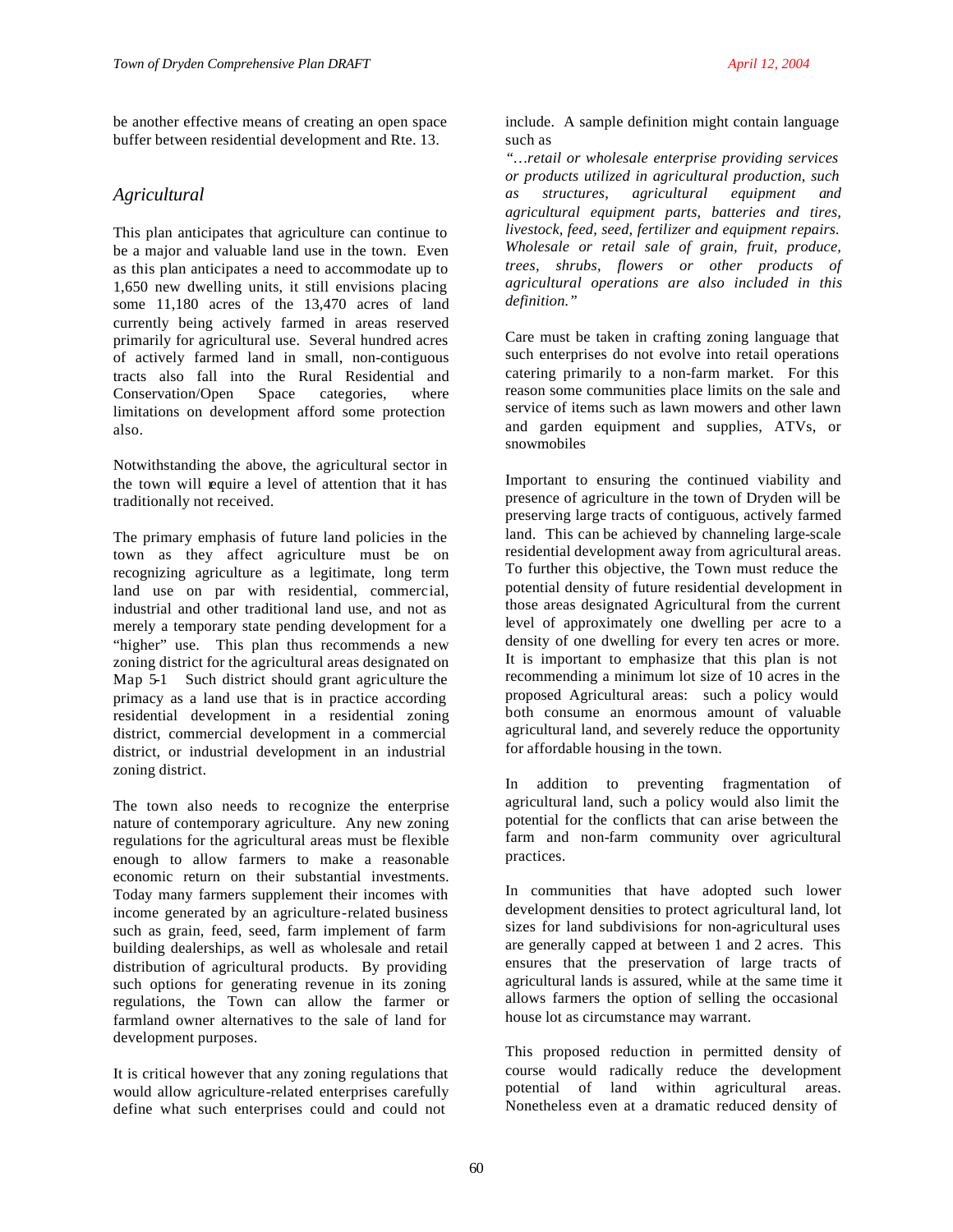one dwelling per 10 acres, there is the still potential within those areas designated as Agricultural for over 1,000 new homes.

Another consideration with regard to the agricultural landscape in the town is the disappearance of the traditional wooden barn. The decline in the number of these structures can be attributed to the abandonment of agriculture, consolidation of farm operations into larger units and functional obsolescence. If the Town of Dryden desires to preserve these traditional rural landmarks, then ways to encourage adaptive re-use of the structures need to be pursued. New York State has recently established a grant program to fund private restoration of historic barns still actively utilized. This is an extremely limited program, however. The Town of Dryden should consider ways in which it can encourage adaptive re-use of barns. One means may be to allow, through zoning regulations, small business or manufacturing enterprises owned and operated by the owner of the structure. Such "cottage industries" could be limited in their scale and impact through controls on number of employees and types of business activities.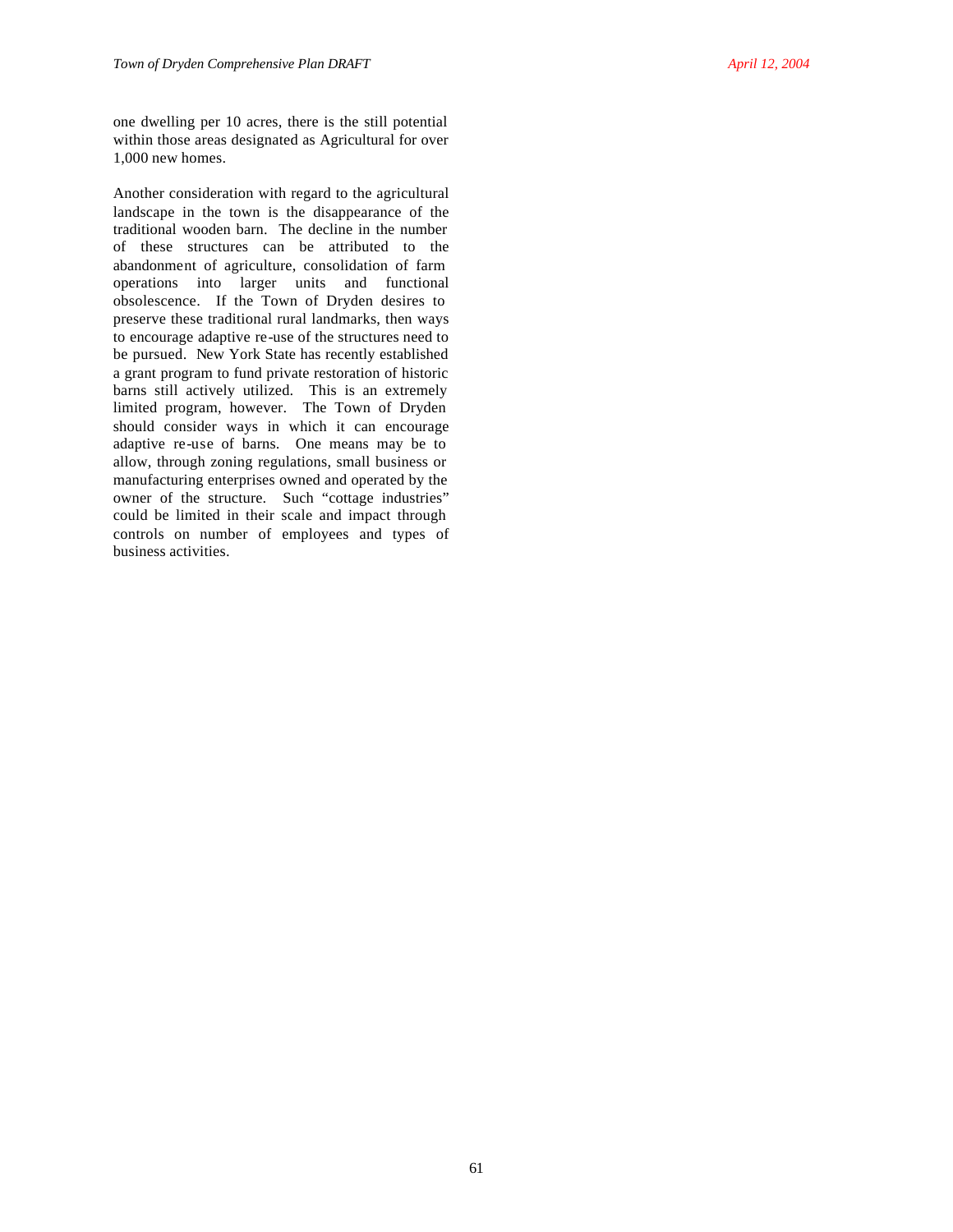# **Agricultural Lots vs. Non-Agricultural Lots**

*In order to better protect agricultural lands from over-development, some communities have turned away from the traditional zoning approach of setting a large minimum required lot size. Experience has shown that setting high lot size minimums of 5 acres, 10, acres, 20 acres or more as a means of protecting agricultural land from development has generally not worked. Farms have simply been carved up into lots that "are too big to mow and too small to farm."*

*An approached pioneered by rural agricultural townships in southeastern Pennsylvania is to limit residential development by limiting the number of land subdivisions allowed, and placing a maximum lot size cap on land sold for non-agricultural residential use in addition to the traditional minimum lot size. The minimum lot size is usually set by the capacity of local soils to safely accommodate on-lot septic disposal systems. The maximum allowable lot size for non-agricultural residential lots is usually two or three acres.*

*How would the system work? First the number of permissible subdivisions for non-agricultural development is established in the zoning district regulations: one lot per 7 acres of land, 10 acres, 20 acres, etc. If, for example, a farm tract contained 125 acres of land and the permissible number of non-agricultural lots was set at 10 per acre, then the land owner would be allowed to subdivide off up to 11 non-agricultural lots. (125 / 10 = 12.5. The 12th lot would be the remaining farm land.) If the zoning allows a maximum lot size of three acres, then there could be up to11 three-acre lots created.*

*The amount of agricultural land lost under the above scenario would be capped at 33 acres, or just more than 25 percent of the original farm tract. It is likely however that the farmland owner would first subdivide off land that is less valuable for farming, such as woodland or brush land. Thus the amount of higher quality, actively farmed land lost through this approach would likely be less than 33 acres.*

# *Conservation/Open Space*

As detailed in Chapter 2, the town contains within its boundaries a variety of ecological and open space assets within its boundaries. Many of these are afforded some protection by being within the bounds of the 10,760 acres of state forest land or within the 16 privately owned preserves located in the town. This acreage however only represents about one-third of the land within the town that warrants protection from the impacts of intensive development. The remaining two-thirds consist of land that is opened to development and in most cases zoned for development.

As with agricultural land, a key means of protecting these assets so will be to channel major development away from these areas. This plan thus proposes that the Town enact zoning that provides for reduction in development densities from the current level of approximately one dwelling per acre to a density of one dwelling for every ten acres or more. In addition other more intense land uses such as commercial or

industrial uses, quarrying and other extractive industries should not be allowed.

This reduction in density level and intensity of land uses will still allow for a substantial amount of residential development within the areas recommended for Conservation/Open Space designation. Even at one dwelling per ten acres, there is still potential for over some 2,000 dwellings within these areas. Residential development will still continue to occur, albeit not at the same levels as possible in the past.

The use of cluster subdivision design can be an effective tool for the protection of UNAs and other open space resources. As shown previously in the Etna Swamp casestudy (Fig. 5-1, cluster subdivision, even when the development consists of single-family detached homes, can create substantial buffer areas between development and environmentally significant resources. An additional benefit of cluster subdivision design in the Conservation/Open Space areas is that, with a 1 dwelling/10 acre density, and a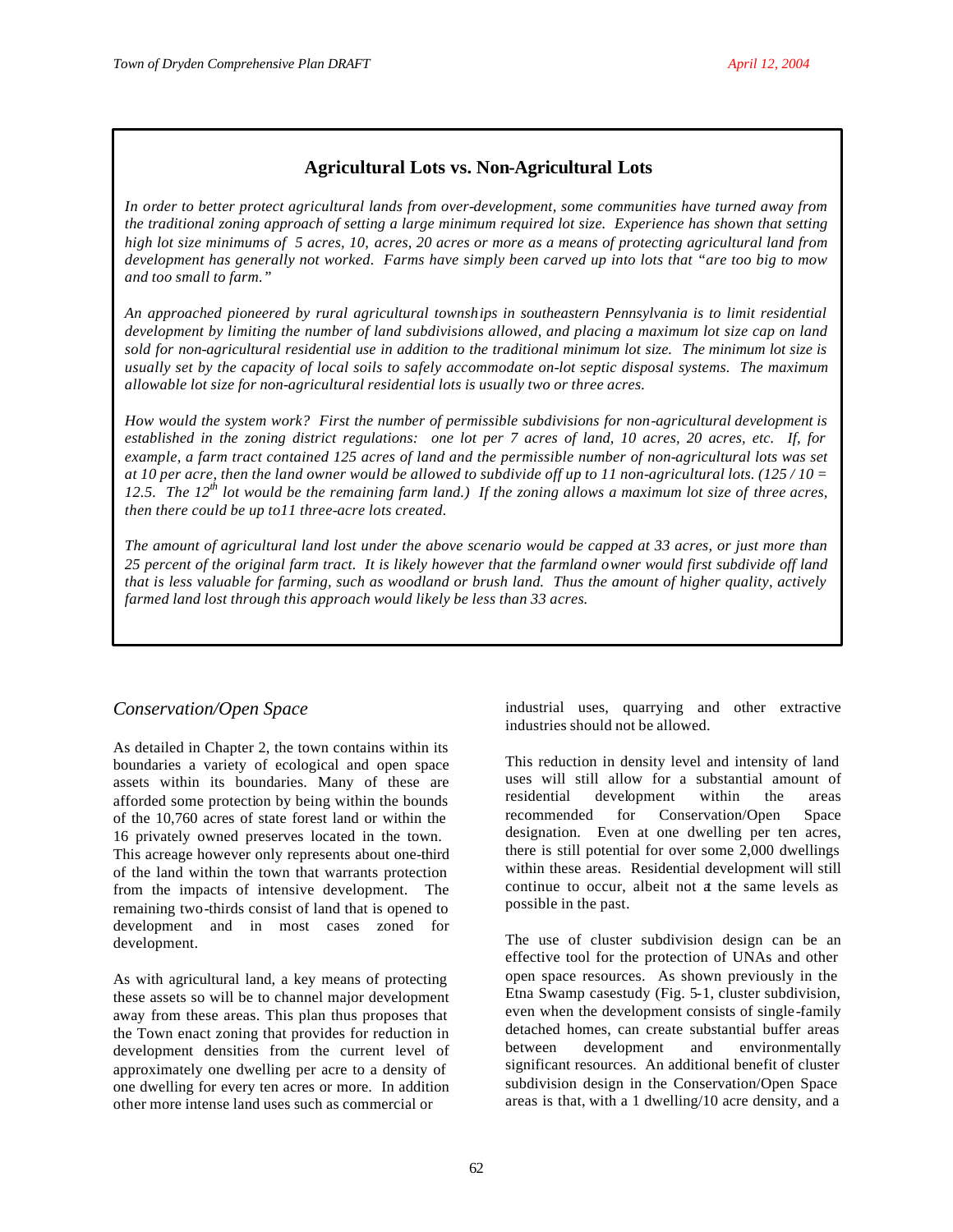two-acre maximum lot size cap within a development, up to 70 or 80 percent of a tract can be protected as permanent open space.

 This permanent open space could have a conservation easement place on it and be incorporated into one of the subdivided lots – creating a "mega-lot." The open space however could also be donated or sold to a public or private preserve or park. In recent years Cornell University has received two such donations of land, totaling almost 50 acres, for incorporation into its Clausen Swamp Natural Area holdings in the Town of Ithaca.

# **Open Space & Environmental Resources**

While the above land use recommendations regarding future land use can reduce the impact of future growth on the environment, the Town of Dryden should continue and expand its efforts to protect and enhance environmental quality through direct actions.

The Town of Dryden Conservation Advisory Council (CAC) can play an important role in such efforts. The Town Board established the CAC in 2000 to provide advice and input on issues related to natural resources planning in the Town of Dryden. The group has completed an Open Space Inventory of the town. This document provides data for developing sound open space planning and protecting natural and scenic resources of the Town of Dryden.

The CAC can be an effective partner with the Town Board and Planning Board in future land use planning decisions. The Town Board and Planning Board should take steps to integrate the CAC into their decision making processes by soliciting the body's input early on, and by incorporating the Open Space Inventory into resource management and land use planning efforts.

A second step that the Town can take to enhance the protection of important ecological lands would be to designate specific areas as being *Critical Environmental Areas.* (CEA) A CEA is defined by the State under 6 NYCRR PART 617 as being a specific geographic area designated by a state or local agency, having exceptional or unique environmental characteristics.

The criteria for designation as a CEA include the presence of an exceptional or unique character covering one or more of the following:

- 1. a benefit or threat to human health;
- 2. a natural setting (e.g., fish and wildlife habitat, forest and vegetation, open space and areas of important aesthetic or scenic quality);
- 3. agricultural, social, cultural, historic, archaeological, recreational, or educational values;
- 4. an inherent ecological, geological or hydrological sensitivity to change that may be adversely affected by any change.

Many of the Tompkins County Unique Natural Areas (Map 2-3) within the town are likely to qualify as Critical Environmental Areas as well. Designation as CEAs would give these areas the added protection of requiring a more detailed review of environmental impacts under the State Environmental Quality Review process.

To permanently protect particularly environmentally sensitive lands, the Town of Dryden can also work with the Finger Lakes Land Trust, Cornell University Plantations and the Tompkins County Environmental Management Council to and encourage landowners to take steps to preserve their lands through donations of conservation easements.

Steps to better protect the water resources of the town are necessary at this time, in order to protect them for future generations.

Wetlands continue to be at risk. State and federal maps that are the traditional sources of wetland location information do not show all wetland areas. The Town of Dryden should adopt the criteria set forth in the Federal Manual for Identifying and delineating Jurisdictional Wetlands as a means of identifying and protecting wetlands. Such a step would both enhance the protection of wetlands in the town, and protect landowners from violating the Clean Waters Act and other federal laws.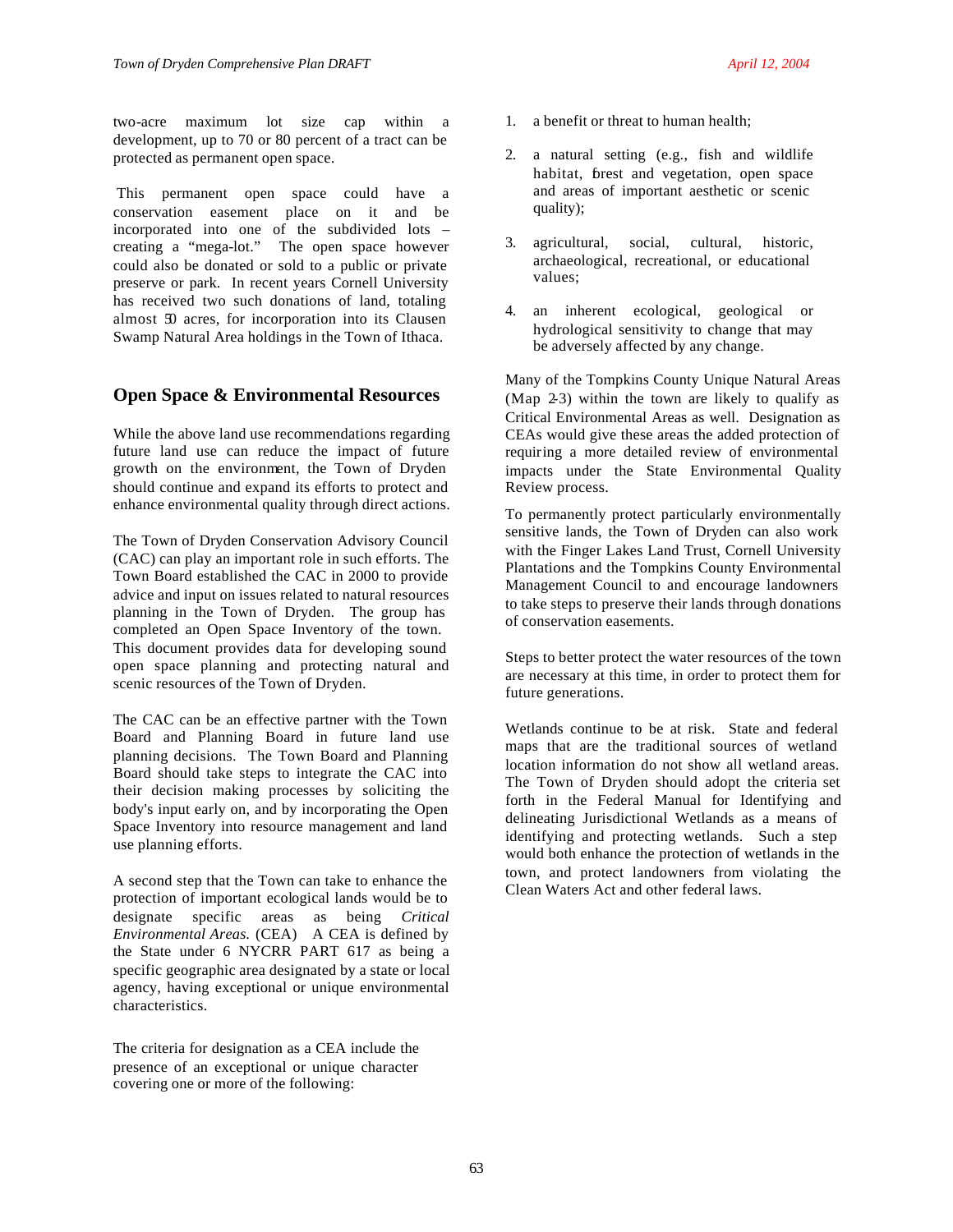#### **Dealing With Radon**

*While radon gas is not typically considered a factor in land use, transportation and other policy matters covered in a comprehensive plan, it is a serious health concern and quality of life issue that the Town of Dryden can nonetheless address on a local level. Education about radon, the dangers it poses and steps that can be taken to reduce exposure to radon, is considered key to reducing the danger nationally. The Town is in a unique position to provide information and educational materials to contractors and residents who are planning to build within the town through the Building and Code Enforcement Office. Informational packets for homeowners and others that are readily available from state and federal agencies should be acquired and be made available at Town Hall to residents*

*Town residents can and should take action themselves. Radon testing kits are now widely available, relatively inexpensive and easy to use. Individual homeowners should thus test their home for radon. If levels of radon above the recommended safe thresholds set by the Environmental Protection Agency are detected, in most cases fairly simple steps can be taken to reduce them to a safer level.*

*The Town of Dryden should also investigate amendments to local building codes that could require radon resistant design for new structures.* 

The Virgil Creek Aquifer study should be completed and the results incorporated into planning and environmental management efforts. The remaining aquifers in the town, including bedrock sources, also need to be inventoried and mapped in order to determine effective protection and management strategies.

The Town of Dryden comprises a large portion of the Cayuga Lake watershed. Water quality in Cayuga Lake is affected by discharges and runoff fom a wide spectrum of land use activities in the town. These include non-point sources such as runoff from construction sites, agricultural fields and barn yards, residential lawns, and parking lots. Wastewater discharges from both municipal and private sources within the town also enter the lake.

The Town should continue to be an active participant in the Cayuga Lake Watershed Intermunicipal Organization. This organization further watershed studies and protection activities through the IO and other watershed organizations;

# **Historic Resources**

The state of the town's substantial number of historic or architecturally significant structures should be determined through a comprehensive inventory. Such an inventory should be conducted in accordance with the national standards set by the Secretary of the Interior. Adherence to these standards will ensure appropriate levels of uniformity and objectivity in assessing structures for their significance. It will also ensure that any documentation efforts can be used in future applications for designation of a structure or structures for listing on the State and National Register of Historic Places, or the creation of historic districts.

The completion of an inventory can have secondary benefits as well. They can provide an opportunity to educate residents of their local history, and even the history of their home. This in turn can raise awareness of the importance of protecting historic and architectural resources and the proper approaches to doing so amongst members of the public. Finally, property owners may be encouraged to take measures to preserve their properties of significance.

After completion of an inventory the Town of Dryden should establish a process by which historic structures can be better protected. Communities can enact landmark preservation ordinances that allow municipal review proposed changes to structures or the sites that they sit on if they are listed on an officially adopted list of local historic structures, or are listed on the State or National Register. Outside of a formal process, the Town of Dryden should tap the resources available through the State Office of Historic Preservation (SHPO)in cases where concern arises over specific structures. The agency has a substantial database of cultural and historical sites throughout the state, and can also assist local municipalities in interpretation of and adherence to state and national regulation regarding historic sites.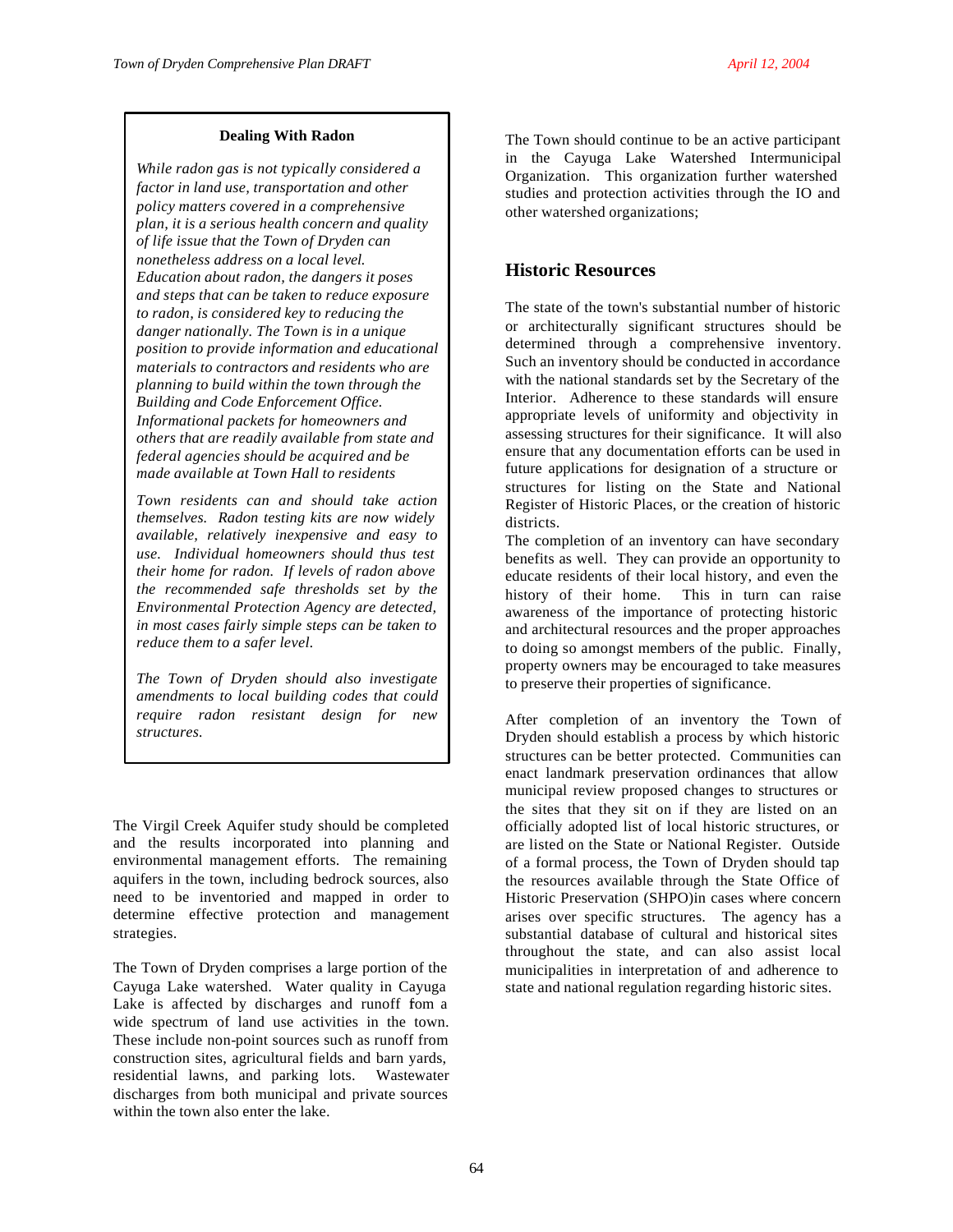# **Park & Recreational Resources**

To address the current lack of park and recreation amenities in the town, and to meet future needs, this plan proposes that the Town of Dryden create a system of public park facilities in the coming decades.

The envisioned system up to would be comprised of up to ten parks. (Map  $\overline{5}$ -2) Nine of the proposed parks would be small facilities -- about one acre in size -- nested within existing and future Hamlet or Suburban Residential areas. These parks are intended to serve homes within a one-half mile radius, or comfortable walking distance. They would offer limited recreational opportunities, generally in the form of a playstructure for children, benches, picnic tables, a lawn area for informal activities, and walkways. The typical uses of these parks would be neighborhood residents and children who will generally stay for an hour or less. Hence facilities such as comfort stations and water fountains would not be included in their design.

Because the primary access to these parks will be by foot or bicycle, whenever possible these parks should be located along the proposed bicycle and pedestrian path system. Parking facilities will be limited to parking for handicapped persons only.

In Etna and Varna, it may be more cost effective for the Town to partner with the community associations to maintain and improve the existing community association facilities instead of developing a new park for those hamlets.

Section 277 of NYS Town Law grants town planning boards the authority to require that residential subdivision plats show "a park or parks suitably located for playground or other recreational purposes." Section 274 grants planning boards authority to require similar dedications in cases where they review a site plan for residential development such as apartment complexes. Prior to requiring that land be dedicated, the planning board must make an evaluation of the present and future needs for park and recreational facilities, based on projected future population growth to which the proposed subdivision would contribute.

The use of this authority appears possible in several locations in the town (Map 5-2), such as in areas of future development around Dryden and Freevile villages, and west of Etna. In these location there are several large tracts of land where potential exists for relatively large-scale residential subdivisions.

Development of these parcels is thus likely to create population growth that would warrant request to dedicate land for park and open space purposes.

Both Section 277 and Section 274 further grants a town planning board the authority to require a payment of cash in lieu of land, should the board make a finding that a park site is warranted, but determines that no suitable site exists on the property on which development is being proposed. The amount that the planning board could require in lieu of dedication of land is established by the town board. The funds collected through this mechanism must be deposited into a trust fund dedicated exclusively for park land acquisition or the development of park, playground or other recreational facilities.

A system by which the Town of Dryden can accept both dedications of land or cash in lieu of land should be established in the near future. The payment of cash in lieu of land could be especially important, given that many of the tracts of land within the Suburban Residential areas are relatively small and are likely to not yield suitable sites for public parks. Nonetheless their development will likely generate a significant percentage of the new homes in the town, and hence a significant percentage of new park and recreation facility users.

# *Proposed Community Park*

The tenth proposed park would be a community park -- a larger facility designed to serve the entire town and feature areas for organized athletics as well as areas to accommodate a wide variety of informal recreational activities. The program for such a park should include, at a minimum, two soccer fields and three baseball or softball diamonds, all designed and built to standards for league sports competition. In addition up to two basketball courts and four tennis courts should be included.

Up to three picnic pavilions to accommodate larger group gatherings, plus a number of individual picnic tables with nearby charcoal grills area also recommended, as well as one playstructure or playground facility. Because the average user of this facility will be staying for one to two hours or longer, a comfort station with restrooms, drinking fountain or other source of potable water should be included in the park program. Parking too is a necessary program element and given the activities envisioned, some 100 to 120 parking spaces may be needed.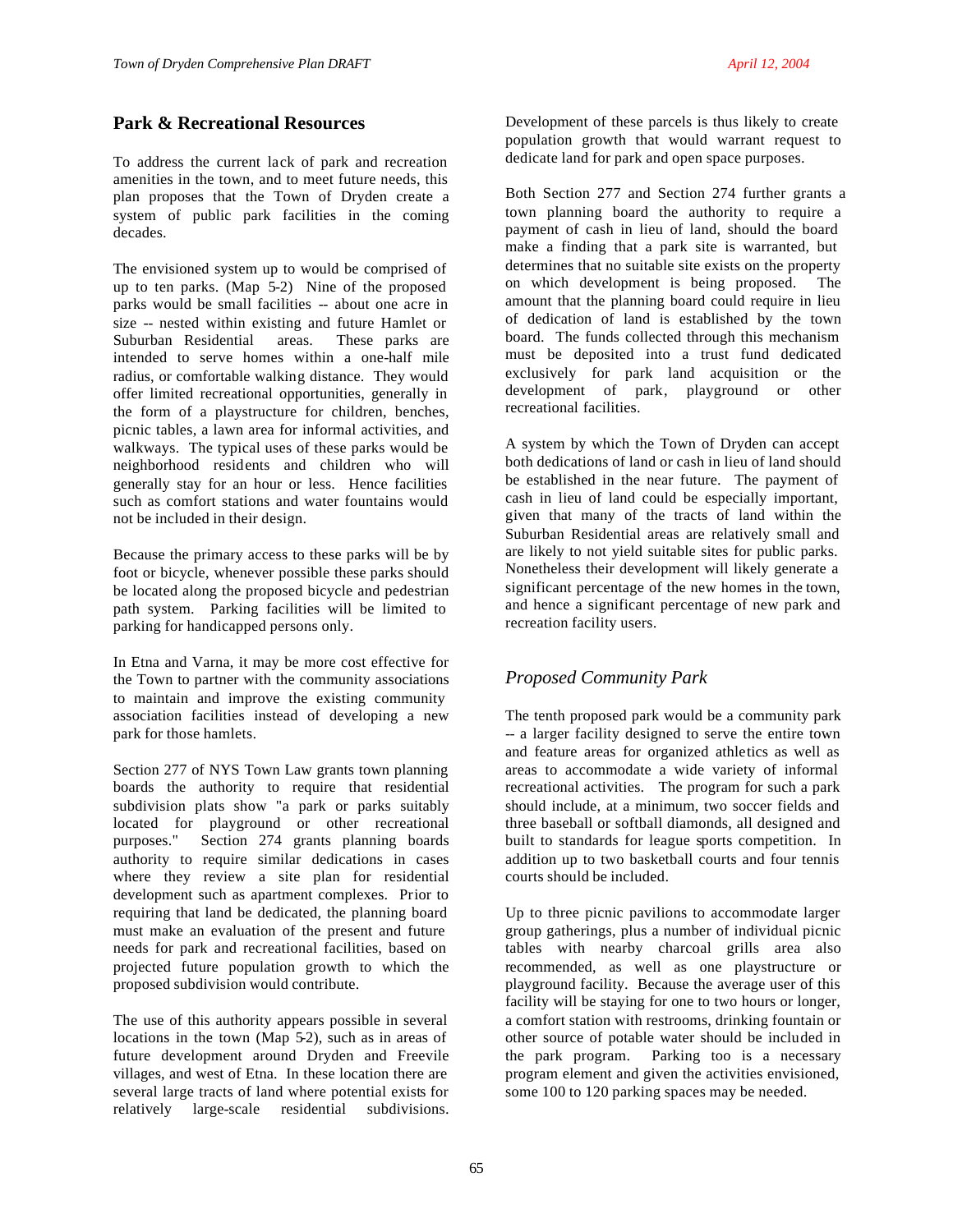The minimum recommended size of this park is 20 acres. Of this land area, 8 to 10 acres need to be relatively level in order to accommodate the envisioned baseball/softball fields and soccer fields with a minimum amount of earthmoving. Approximately five acres would be required to accommodate the remaining program elements. This acreage would not require a flat site.

The remaining 5 to 8 acres would be dedicated a third program element, the opportunity for park users to be in and enjoy a naturalistic area within the park. Also, acreage on the perimeter of the park should be reserved as a buffer area between the park and nearby residential areas. Although parks are generally perceived as being low impact land uses, they can generate substantial levels of noise from athletic events, concerts and other large community events.

The recommended location of the future community park is along Virgil Creek and the former Lehigh Valley Railroad grade between Dryden and Freeville. This area is recommended for several reasons:

- 1. It would be at the approximate center of population for the town.
- 2. It would astride the future bicycle/pedestrian path between the two communities, and hence be easily accessible via that path and others shown on Map 5-2.
- 3. The riparian corridor along Virgil Creek would be an ideal natural area component for a community park.
- 4. The park would be easily accessible by automobile from both NYS Rte. 13 and NYS Rte. 38 via George Road.
- 5. There is very little residential development in the area that could be negatively impacted by noise and traffic from major athletic or other events at the park.

# *Bicycle and Pedestrian Paths*

Although covered in detail below under transportation, a system of bicycle and pedestrian paths should be developed as an integral part of the proposed system. These paths are envisioned as transportation linkages, but they can at the same time be extensions of the future town parks themselves. This is particularly true of the propose path in Ellis Hollow. This path would link the various neighborhoods within Ellis Hollow together, and provide a valuable off-road commuter link with Ithaca. At the same time the path would provide

residents with access to the natural beauty of the Cascadilla Creek riparian corridor.

# *Funding Future Parks*

Using this plan as a basis, the Town of Dryden should establish a process whereby developers of future residential neighborhoods contribute land for public park and open space purposes, or contribute money to fund development of new park facilities in lieu of land dedication. This is allowed under the provisions of NYS Town Law, Section 277. Taking advantage of this provision of State law can substantially reduce the cost of developing a new town park system.

The development of the town's future park system will likely take place over a period of years, as new residential developments are approved and built out. Although it is possible to construct the proposed community park as a single capital improvement project, this is neither necessary nor recommended. The development of the proposed community park can be completed in several phases, as funding becomes available. By taking this approach the Town of Dryden can continue to tap its longstanding tradition of community volunteerism and private donations of funds for park improvements.

Locally the Town of Lansing has taken such an approach in developing its extensive and popular town parks system. Many of the facilities in Lansing's parks, such as baseball field and picnic pavilions, have been constructed through donations of funds and labor from various community groups.

Finally, there are continued grant programs at the state and federal level that provide matching funds for park development that the Town would be eligible to apply for. The Town has already successfully tapped such programs for the development of the Dryden Lake Trail and other park and recreation or bikeway projects. Upon adoption of this master plan the Town should aggressively pursue similar such grants to fund specific aspects of park system development.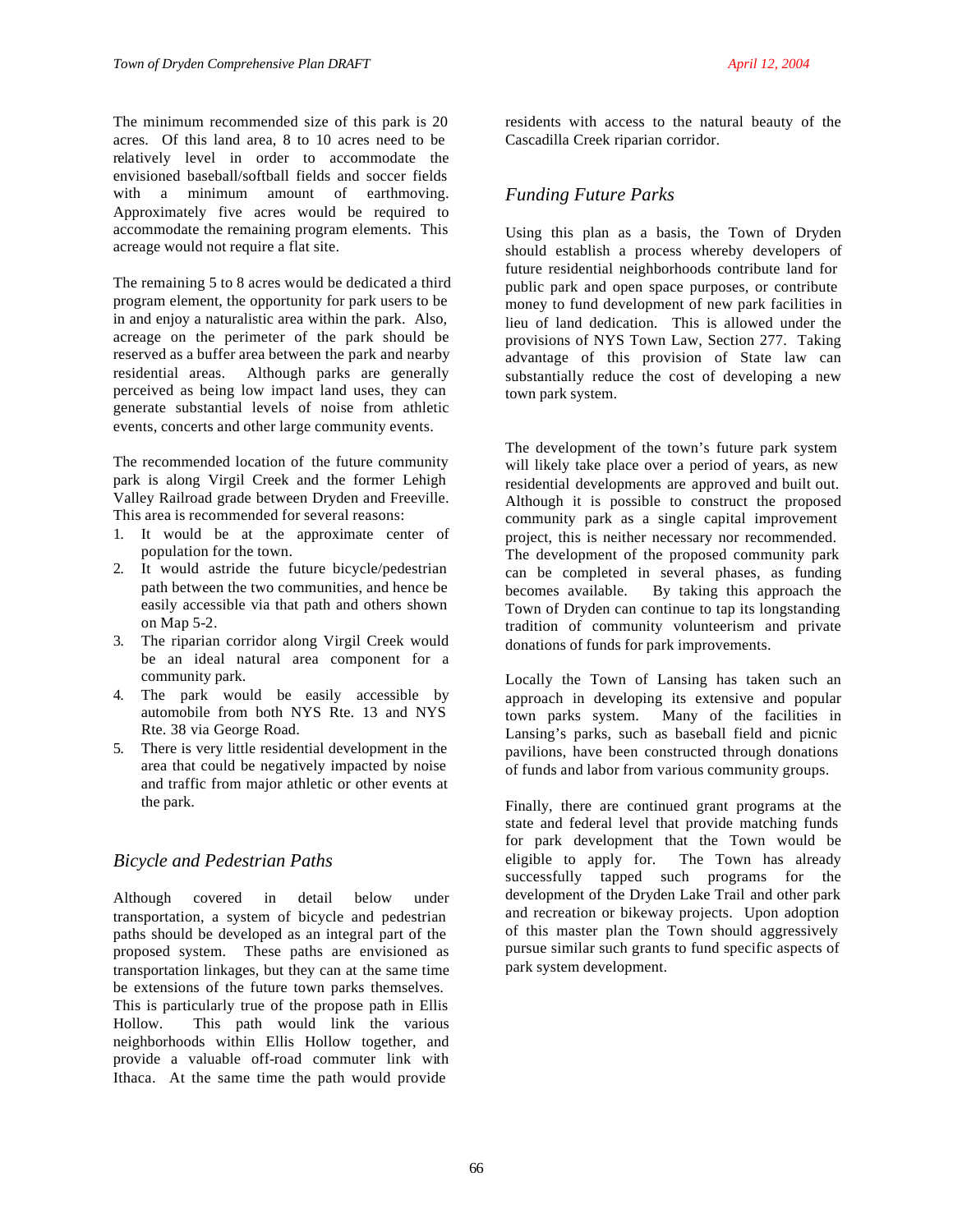## **Transportation**

The existing transportation system in the town of Dryden is well developed and generally adequate for accommodating any future growth envisioned in this plan. The land use patterns proposed above are intended to maximize the efficient use of existing roads and highways, and minimize the need for major investments in new roads by the Town, County or State.

The primary issues with regard to the town's road network that should be addressed are: 1) controlling traffic congestion along NYS Rte 13; 2) the impact of excessive speed and the need to limit traffic volumes within the hamlets, villages and other concentrations of residential development; and 3) providing alternatives to the automobile as a means of transportation.

Most, and perhaps all of the new road infrastructure that may be required due to the development envisioned in the plan is expected to be constructed by the private sector, as future neighborhoods are being developed.

## *Controlling Congestion*

Because it is a State highway, the most effective role that the Town of Dryden can play in controlling congestion on NYS Rte 13 is through land use and growth management policies. There are a number of policies that the Town should enact to limit the impact of future development on NYS Rte. 13.

The first would be to concentrate future commercial development within discrete areas, as recommended in the land use section above. The Town however should also, within these areas, implement regulations that also control the number, size and locations of curb cuts. Outside the hamlets, front yard setbacks in commercial areas should be deep enough to accommodate potential future highway widening projects.

In areas designated as Suburban Residential, future curb cuts on State and County highways should be limited to those needed for new public streets. Driveways should enter onto interior residential streets of new developments. Implementation of this policy will be especially important along Irish Settlement Road and Etna Road and West Dryden Road where they pass through proposed Suburban Residential Areas. Avoiding driveway curb cuts to

the extent possible on these County highways will enhance their capacity to accommodate the increased traffic from future residential development.

This policy would both reduce potential for congestion and enhance the quality of life for residents. The Town should also maintain its requirement for deeper front yards for new homes built along County or State highways, and enact a similar requirement for new homes where the backyard borders a County of State highway.

In the case of both commercial and residential development, the construction of shared driveways to serve adjacent properties as a means of reducing curb cuts should be mandated.

## *Excessive Speed and Traffic Volumes*

The problems of excessive speed and traffic volumes are issues that the Town of Dryden can address only partially. Speed limits on streets, roads and highways in areas outside village limits, such as in Varna, Etna, Ellis Hollow and in along Slaterville Road are set by NYS Department of Transportation using criteria such as density of development, traffic volumes and accident data.

There are some actions however that the Town can take to influence State decisions on speed limits. The first is implementing the land use policies above that emphasize increasing development densities, especially in the proposed Hamlet areas. One of the primary criteria used by the NYS Department of Transportation is the density of development along the subject road or highway. Both Varna and Etna have undeveloped or under-utilized properties along NYS Rte 366 that provide the opportunity for compact development that in turn could trigger reductions in speed limit to more appropriate levels.

The Varna Community Association has proposed such an approach in its recently completed Varna Community Revitalization Plan. The plan calls for changes in zoning regulations that would better segregate residential and commercial uses, but also encourage higher density mixed residential, office and retail centers between 922 and 999 Dryden Road.

Where it is not possible to have speeds reduced, the Town should enact additional setbacks to help buffer new residential development from highway noise.

Excessive traffic volumes are expected to continue to be a problem for the several areas of the town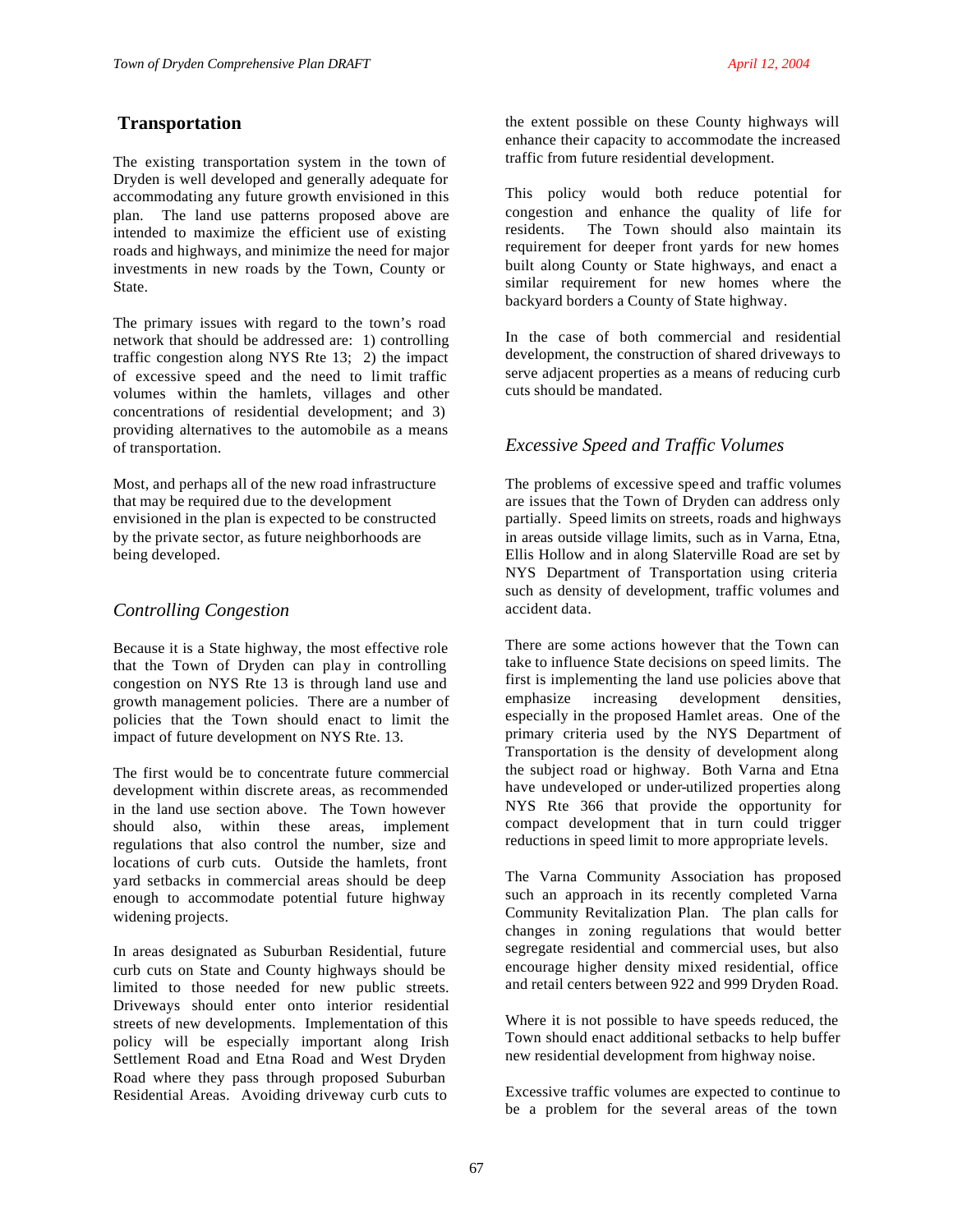identified previously. This can be attributed to regional geography, primarily the fact that these areas are astride the major routes into and out of Ithaca from the east. The Town however can take steps to mitigate to some extent the impacts of traffic on neighborhoods.

The first would be to support speed reduction efforts of local civic and neighborhood groups wherever possible, and stepped up enforcement of existing speed limits. One of the major impacts of traffic on residential neighborhoods is noise, and the level of noise generated by traffic increases as speed increases. Reductions in traffic speed thus can mitigate somewhat the impacts of high traffic volumes.

Promote the increased use of public transit and other alternatives to the automobile through more compact development patterns along transit routes, development of park and ride lots and development of a network of bicycle and pedestrian paths.

One of the reasons that high traffic volumes can have an adverse impact on communities is that the architecture many times is reflective of the preautomobile era. The Town should thus encourage the use of new architectural technology that can both substantially reduce the impact of traffic on property and complement the character and fabric of the community. This would be useful especially in Varna and Etna hamlets, where there are opportunities for redevelopment.

## *New Streets*

Under this plan, the majority of the new dwellings that would be constructed within the proposed Suburban Residential areas will be located on new streets. For the majority of new dwellings constructed within the Hamlet, Rural Residential, Agricultural and Conservation/Open Space areas, little or no new street construction is expected. Instead the traditional pattern if subdividing off land with frontage on an existing road is expected to continue.

Ideally some 80% or more of future homes in the town will be built within the Suburban Residential areas. If 80% of future homes were built within these areas, the Town could expect between 1,015 and 1,320 new dwellings within these areas. Assuming all of these were built as single-family homes on conventional lots fronting on new streets, somewhere between 12.0 and 15.6 miles of new streets may be

built and dedicated to the Town over the next two decades. If 10% of these dwellings are constructed as attached townhomes or other type of attached housing this number could drop to between 11.1 and 14.4 miles.

If 10% of future new dwellings (i.e. only 70% of new homes are built within the Suburban Residential areas.) can be built within the two villages, then the number of new miles of additional streets could drop to between 10.8 and 14 miles if all new home were single-family homes, and between 9.9 and 12.8 miles of new streets would be necessary.

Specific recommendations for future streets are:

- 1. Setting the design speed for all new streets at 25 miles per hour. This will help create an environment where drivers are less comfortable exceeding speeds of 30 miles per hour.
- 2. Ensure that street construction specifications are up to date, and that they are stringently applied to developers as the construct new streets. This will help reduce maintenance costs after the Town assumes ownership.
- 3. Where appropriate, specifically on very low volume residential streets, develop standards that allow for narrower streets to reduce impervious surface areas within new developments.
- 4. Limit curb cuts for new streets off major highways.
- 5. Ensure that the street network of the future allows traffic to flow in all directions into and out of neighborhoods, and provides residents with a number of choices for entering or exiting their neighborhood. This will help reduce the traffic associated impacts of development but more evenly distributing traffic from new developments onto several streets, rather than channeling it onto one or two.
- 6. Conversely, limit the use of cul-de-sacs in new residential development. While attractive to developers and prospective homeowners, cul-desac street systems tend to concentrate traffic on specific streets within a community and lead to traffic congestion as well as adverse impacts on the quality of life for residents on those streets. Cul-de sac streets also increase the cost of winter plowing and deicing, especially in cases where turn-arounds are not adequate to accommodate snowplows.
- 7. Where the use of a cul-de-sac is appropriate, ensure that the cul-de-sac turnaround radius is large enough to allow Town snowplows to turn without having to stop and reverse. A number of designs for cul-de-sac allow this, and should be incorporated into Town street standards.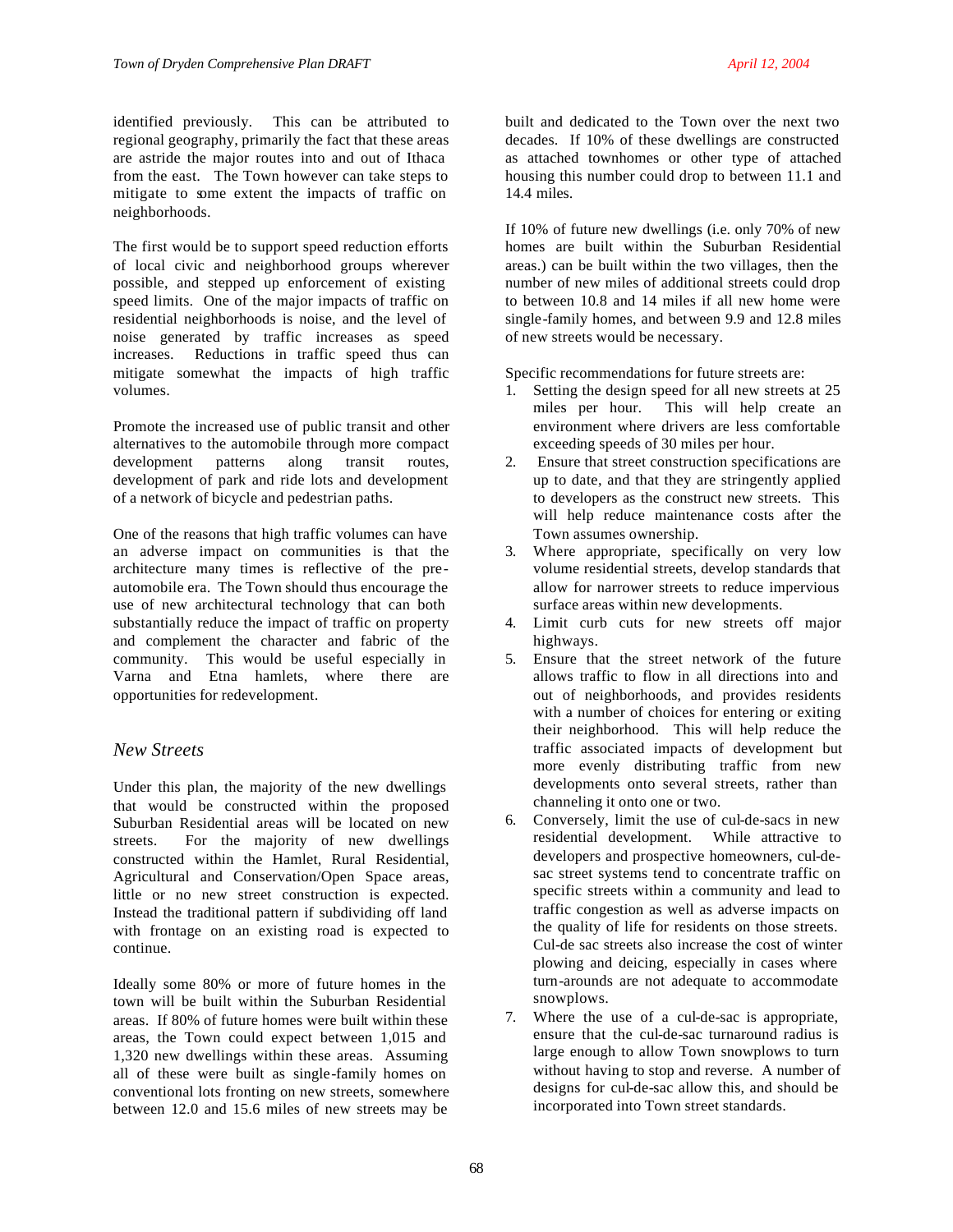- 8. Utilize Ferguson Road and Irish Settlement Road as a connector linking existing and future development south of the village and along the two roads to NYS Rte. 13. (Map 5-2) To ensure both the capacity of this proposed link to accommodate traffic, and to protect future development along the two roads, the Town should 1) limit access to both to intersections with future public streets; and 2) require additional setbacks from the two roadways for future residential development.
- 9. The Town should work with Tompkins County to reconstruct the intersection of Ferguson Road and Irish Settlement Road to allow the two roads to function efficiently as the connector roads envisioned in 8 above.

The Town of Dryden can avoid almost all the cost of constructing the new streets and roads needed to serve the anticipated future development envisioned by this plan by requiring that developers construct to Town standards new subdivision streets, and then dedicate them to the Town. This would include the proposed connection between Ferguson Road and NYS Rte. 13. This new street would serve as a minor collector street. The amount of traffic that it might carry, even at a maximum build-out of the surrounding Suburban Residential area, should not exceed 6,000 to 7,000 vehicles per day. This level of traffic would be at the high end of the acceptable volume of traffic for a suburban residential street. A design that limits the speed of traffic to 30 mph on the street, combined with addition frontyard setbacks, however can ensure even that this level of traffic the street can still provide a livable environment.

# *Bicycle/Pedestrian Paths*

The Town of Dryden and Village of Dryden have together developed the popular Dryden Lake Trail that utilizes the abandoned railroad grade extending southward from Mains Street in the village to Dryden Lake. To the west, the Town has received funding and is engaged in the development a second trail that will follow the former Lehigh Valley Railroad grade eastward from the terminus of the East Ithaca Recreation Way owned and maintained by the Town of Ithaca, through Varna to Freeville.

When linked together by a two-mile long segment of trail between Dryden and Freeville, these two trails could create a central spine off which a network of bicycle pedestrian paths can link town residents to the major centers of employment, commerce, education and recreation in the town.

This plan envisions a bicycle/pedestrian system of up to 20 miles in length. (Map  $5-2$ ) Over half of the network -- approximately 12 miles -- would be comprised of the trail between Dryden Lake and the East Ithaca Recreation Way development of which the Town has already embarked on. Other linkages in the proposed network would be:

- 1. A link between the Crystal Drive/Southknoll Drive area northwest to Ferguson Road, then northerly through future residential areas to connect with the Dryden Lake -Ithaca spine east of George Road. (approx. 2 miles)
- 2. A link extending eastward from Yellow Barn Road through the future residential developments north of Ferguson Road to the village, where a connection could be made to the village street network. (approx. 1.5 miles)
- 3. A link between the vicinity of Bradshaw Road and the village street network, with a spur connection to TC3. (approx. 1.5 miles)
- 4. A link through Ellis Hollow from the vicinity of the Ellis Hollow Road/Ellis Hollow Creek Road intersection westward to connect to the Dryden Lake-Ithaca spine in the vicinity of Stevenson Road via the Ellis Hollow Community Center.(approx. 3.5 miles)

Over one-half of the network envisioned above would be built for the most part as the future residential areas envisioned in this plan are developed. Rights of way for the future paths in the areas near Dryden village could be acquired from developers through the public park and open space dedication process provided for under Town Law Section 274. Although some of the rights of way for the Ellis Hollow path could be acquired through dedications by developers, most of that path would have to be constructed on rights of way acquired through purchase or donation.

Other municipalities that have developed such bicycle/pedestrian path systems have found that they can provide an attractive transportation alternative to the automobile, and an attractive amenity to residents of both existing and future neighborhoods in the town. Locally in the Town of Ithaca the East Ithaca Recreation Way and the South Hill Recreation Way have proven to be very popular for both commuter and recreational purposes for residents of adjoining neighborhoods. Because of its success a 1.3-mile extension of the East Ithaca Recreation Way that will connect the Eastern Heights neighborhood off Snyder Hill Road is scheduled for construction in 2002.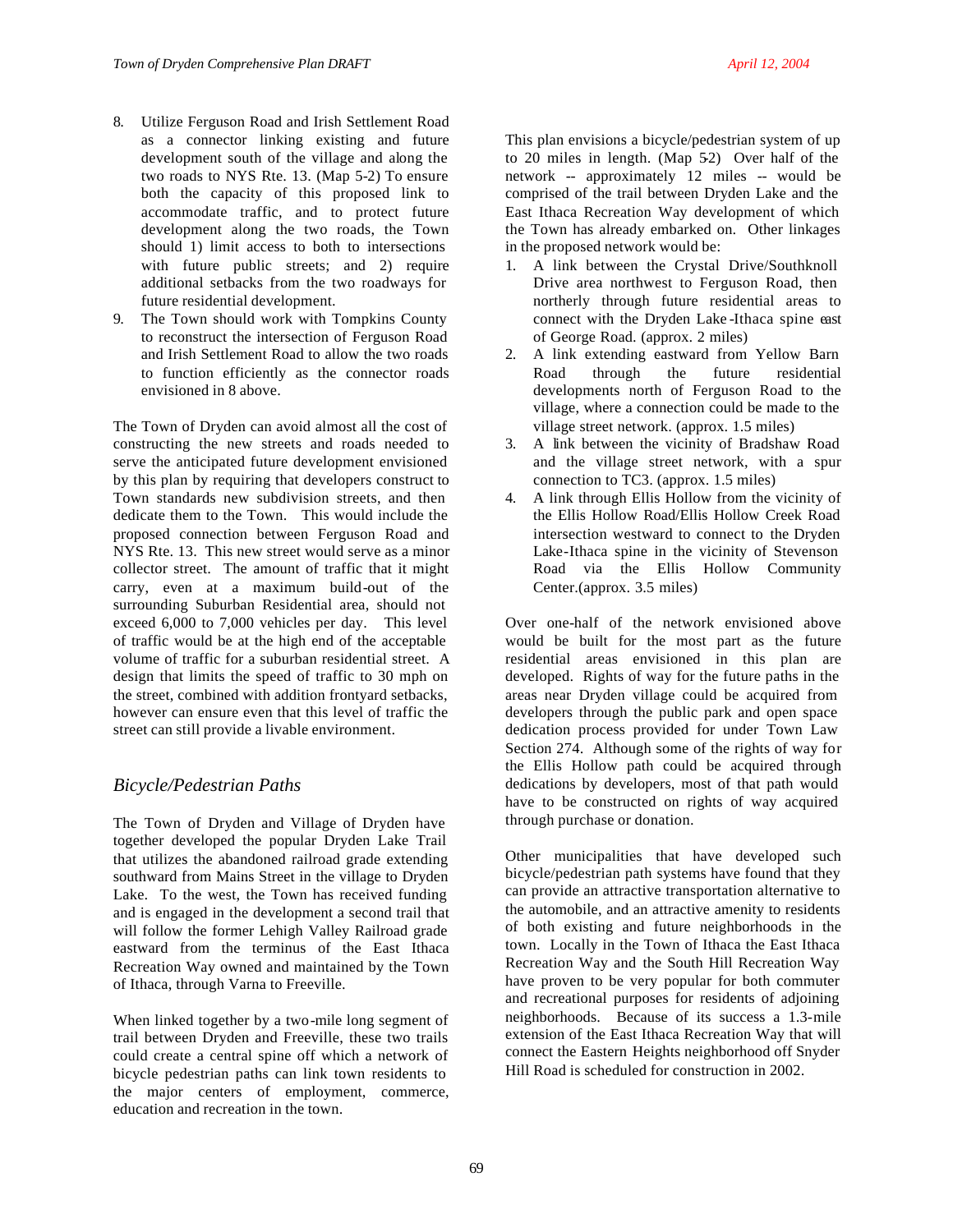# *Public Transit*

As with many other aspects of transportation, the key steps that the Town of Dryden can take to improve accessibility to and the utilization of public transit are in the areas of land use and growth management. To further the use of public transit, the location of existing transit routes was considered in the development of Map 5-1. The proposed Hamlet areas and the locations for the proposed Suburban Residential areas around Dryden and west of Etna are astride existing transit routes.

The implementation of the land use plan recommendations such as encouraging growth within the villages and hamlets, and the Suburban Residential areas adjacent to them will thus enhance the attractiveness and serve to increase use of public transit.

Other steps that the Town of Dryden should take include:

- 1. Working with Tompkins Consolidated Area Transit to ensure that bus shelters are conveniently located and maintained.
- 2. Working with Tompkins Cortland Community College, Tompkins Consolidated Transit and Cortland County to develop bus service between Dryden, TC3 and Cortland.
- 3. Ensure that the bicycle and pedestrian path network envisioned above provides for connections to existing bus routes.
- 4. Ensure that the street system within new Suburban Residential areas is "transit friendly" with, among other things, adequate turning radii at intersections and elsewhere.

## **Public & Semi-Public Infrastructure**

## *Water & Sewer Service*

The extension of municipal water and or sewer service to limited areas within the town will be necessary in order to provide the foundation for the denser residential development in and around existing centers of population that this plan envisions.

This plan does not advocate that the Town extend municipal water or sewer service as a means of encouraging new development. Rather such extensions should be targeted to correcting identified

needs or to encourage in-fill development within existing built-up areas. (Map 5-3)

The Town of Dryden should work with the Village of Dryden, the Village of Freeville and its partners in the Ithaca Area Wastewater Treatment Plant and Southern Cayuga Lake Intermunicipal Water Commission to develop the wastewater treatment capacities and public water supplies that will be needed to serve future development.

Providing municipal water service to the proposed Suburban Residential areas on the periphery of Dryden village will require construction of at least one water tank. Currently the approximate limit of the water service area for the Village of Dryden water system is around 1,250 feet above sea level. The elevation of approximately one-half of the proposed Suburban Residential area adjacent to the village, including a sizable portion of the area east of the village, is above this pressure zone limit.

To create a new pressure zone and allow expansion of municipal water service to serve the new Suburban Residential areas would require construction of a new water tank at an elevation of around 1,400 feet. Water pumped to this tank could then serve the new residential areas within the town as well as land in the southwest corner of the village that also above the existing limits of pressure.

Providing municipal sewer service to future neighborhoods around the village would be less complicated, as all areas are high enough to be served by gravity mains. The key question with regard to providing municipal sewer service is the capacity of the village wastewater treatment plant, and the role the Town of Dryden would play in operating the plant and funding any necessary capacity improvements.

The second area of the town where major investment in water and sewer infrastructure is recommended is in Etna hamlet and the areas north of Fall Creek between Etna and the Hall Road vicinity. Municipal water and sewer infrastructure in this area can serve as a catalyst for redevelopment of the hamlet and the creation of new residential neighborhoods that on the periphery of the hamlet. The public infrastructure would also serve existing and future industrial development in the area south of the hamlet adjacent to NYS Route 13.

The proposed Suburban Residential area west of Freeville would require an extension of the Village of Freeville sewer system. This area is at a higher